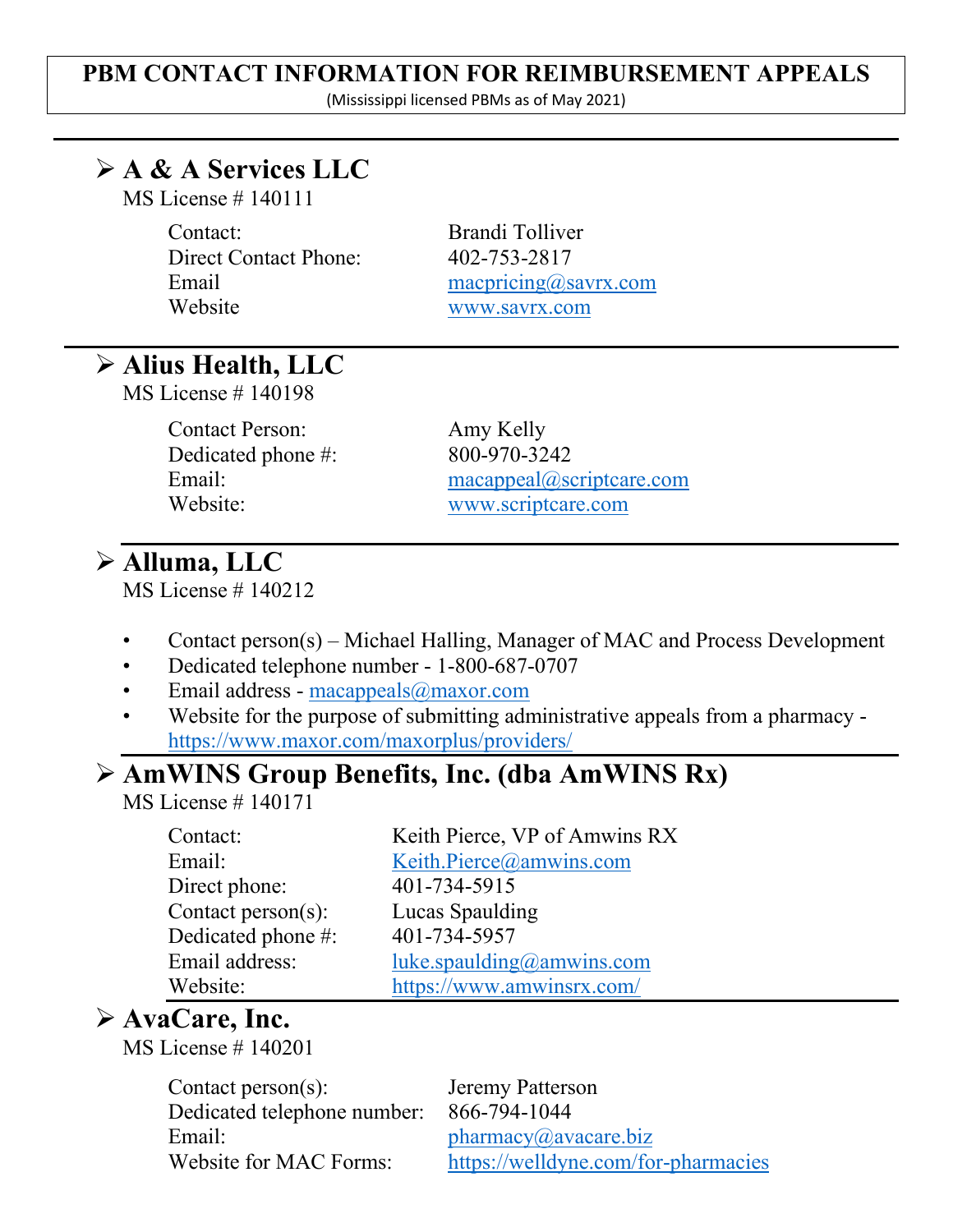### **Benecard Services, Inc. (dba Benecard PBF)**

MS License # 140196

Contact Person: Francis Kozminski Provider Relations Manager Dedicated Phone: 877-723-6004 Website: [https://www.benecardpbf.com](https://www.benecardpbf.com/)

Email address: [PBF\\_NetworkQuality@benecard.com](mailto:PBF_NetworkQuality@benecard.com)

The specific address to the MAC Appeals is <https://www.benecardpbf.com/PBF/informationOnMAC.do>

## **Blue Cross & Blue Shield of Mississippi**

MS License # 140147

The telephone line was provided 1-800-551-5258. For purposes of required monitoring, all calls are routed through a rotary. Pharmacists are directed to **select #6** and provide the subscriber id involved, so again, proper monitoring can be accomplished, and an entire Pharmacy Call Team is available for the calls versus one person.

| Phone:   | 800-551-5258 / select #6 |
|----------|--------------------------|
| Email:   | macappeals@bcbsms.com    |
| Website: | www.bcbsms.com           |

| $\triangleright$ CerpassRx [Healthcare Highways dba] |  |
|------------------------------------------------------|--|
| $MS$ License # 140224                                |  |

| <b>Provider Relations Team</b> |                                 |
|--------------------------------|---------------------------------|
| Direct Contact Phone:          | 844-636-7506                    |
| Email:                         | providerrelations@cerpassrx.com |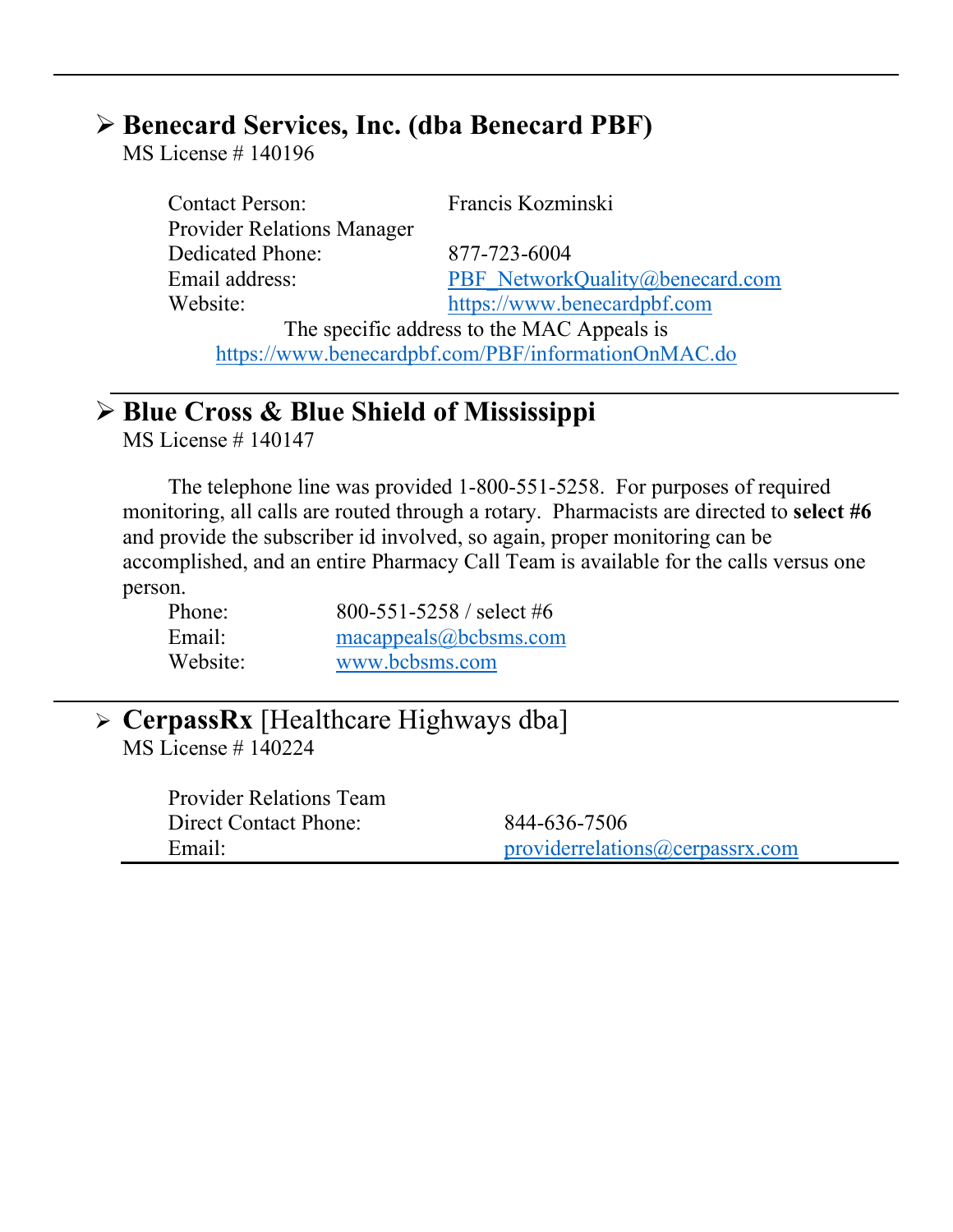## **Cigna Health and Life Insurance Company**

### MS License # 140108

Establishing a pharmacy network and contracting directly or indirectly with pharmacies to provide prescription drugs to enrollees or other covered individuals is 100% performed by Cigna Health and Life Insurance Company's Affiliate, Express Scripts ("Affiliate").

In response to your Appeal Contact Information Request email, the following is the contact person, dedicated telephone number, email address, and website for the purpose of submitting administrative appeals from a pharmacy for Cigna Health and Life Insurance Company:

| Evan O'Shea                             |
|-----------------------------------------|
| $MACDepartment@express-scripts.com$     |
| or personal eo'shea@express-scripts.com |
| 314-684-5606                            |
| https://prc.express-scripts.com         |
|                                         |

| <b>♥CVS</b> caremark®                             | <b>MAC Contact Information</b> |
|---------------------------------------------------|--------------------------------|
| $\triangleright$ CaremarkPCS Health, LLC          | Mississippi License # $140116$ |
| $\triangleright$ Caremark, LLC dba CVS Caremark / | Mississippi License $# 140123$ |

MAC appeals for paid claims can be submitted using the MAC Appeals option from the MAC Menu on the Home Page at:

**https://rxservices.cvscaremark.com**.

Questions regarding submitted MAC appeals can be directed to: CVS Caremark: ATTN: MAC Inquiries Team 2211 Sanders Road Northbrook, IL 60062 Phone #: 1-847-559-3977 Email: **[MACInquiries@CVSCaremark.com](mailto:MACInquiries@CVSCaremark.com)**

## **DST Pharmacy Solutions, Inc.**

MS License # 140106

| Name:    | Lyn Luo                                     |
|----------|---------------------------------------------|
| Phone:   | 816-435-6243                                |
| Email:   | LLuo@DSTHealth.com                          |
| Website: | https://www.argushealth.com/myargus/MyArgus |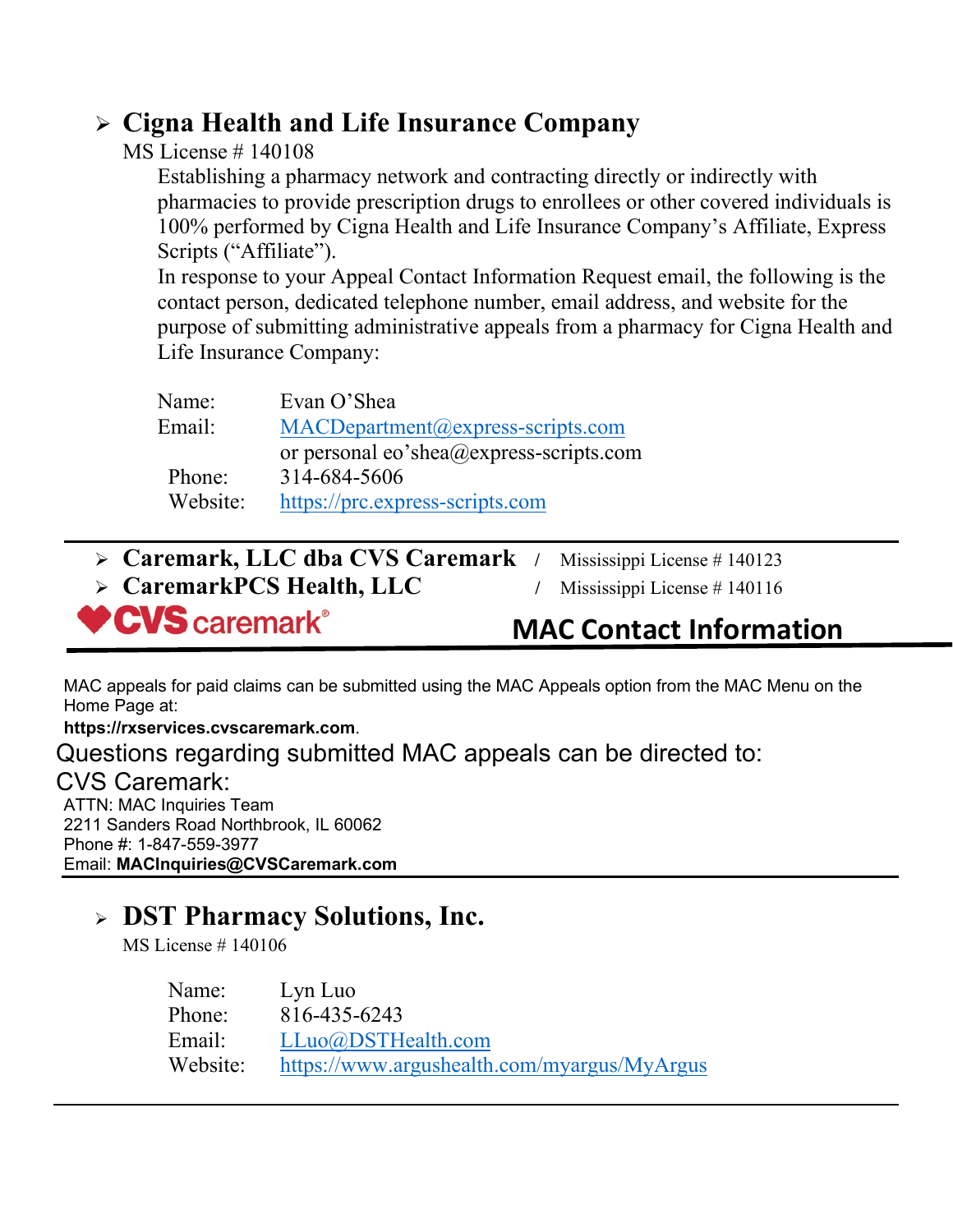## **Elixir Rx Solutions, LLC**

MS License # 140107 & 140138

| Contact Person: | Bethany Hruschak         |
|-----------------|--------------------------|
| Phone Line:     | 800-361-4542             |
| Email:          | MAC@clixir solutions.com |
| Website:        | www.elixirsolutions.com  |

### **Employee Health Insurance Management, Inc. (EHIM)**

MS License # 140145

| <b>Contact Name:</b> | Kathy Suppelsa        |
|----------------------|-----------------------|
| Email:               | ksuppelsa@ehimrx.com  |
|                      | macappeals@ehimrx.com |
| Telephone:           | $(248)$ 204-5636      |
| Website:             | www.ehimrx.com        |

## **Envolve Pharmacy Solutions, Inc.**

MS License # 140185



MAC Appeals

The following is intended to assist pharmacies when navigating within the CVS Caremark Pharmacy Portal in order to submit MAC Appeals.

**Upon entering the link to the Pharmacy Portal, you will reach the log-in page. (**<https://rxservices.cvscaremark.com/>**) If you are an individual pharmacy and not already registered to use the Pharmacy Portal, click "Sign Up", complete the validation procedures, and create a user name and password***.* If you are a chain or PSAO headquarters and not already registered, contact your CVS

**Screen 1: Log-in Page**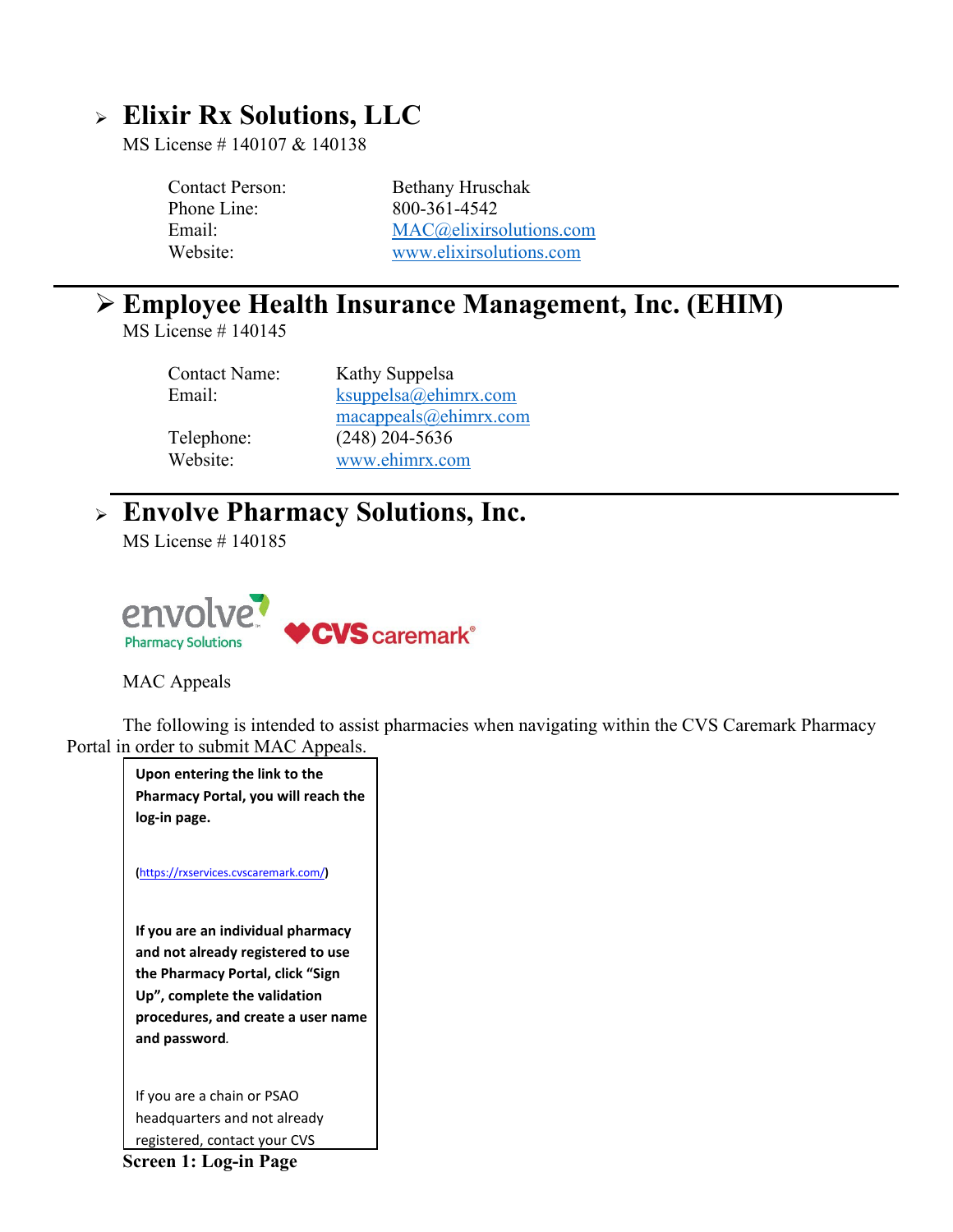

**Note: The Pharmacy Portal is the same site many providers have accessed for MAC look-up inquiries based on various state requirements; it also is the site for pharmacy**

**re-credentialing activities. If your pharmacy has previously registered, click on "Sign In"; if your pharmacy has not registered, click on "Sign Up" and follow instructions.**

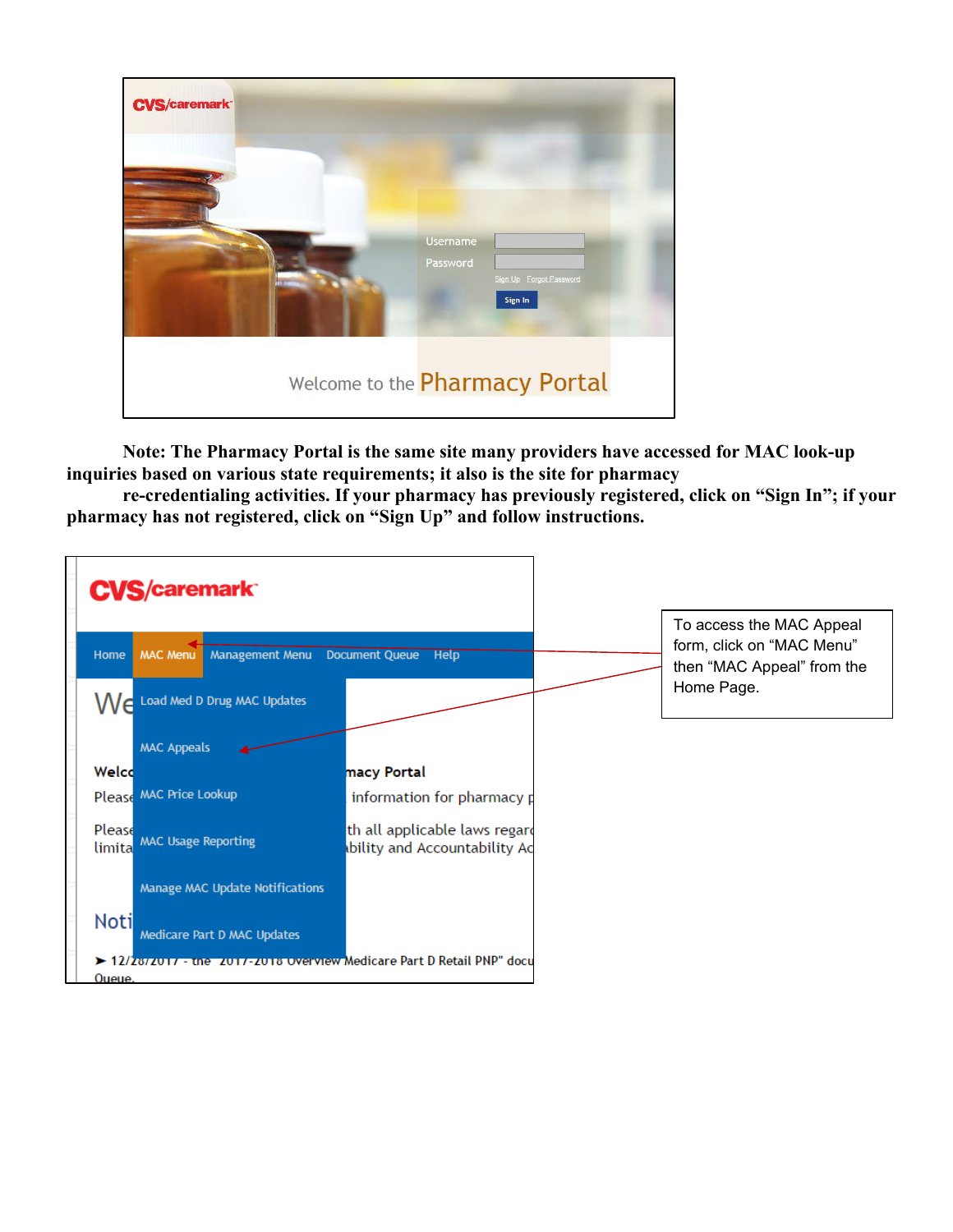### **Screen 3: MAC Appeal Form**

| <b>CVS/caremark</b>                   |                                                                            |                                |                                                                                                                                  |                                |
|---------------------------------------|----------------------------------------------------------------------------|--------------------------------|----------------------------------------------------------------------------------------------------------------------------------|--------------------------------|
| Home                                  | MAC Pricing MAC Appeal Credentialing                                       | Document Queue Help            |                                                                                                                                  |                                |
| <b>MAC Appeal</b>                     |                                                                            |                                |                                                                                                                                  |                                |
|                                       | missing, CVS/Caremark does not have the information necessary to respond.  |                                | Please complete all of the information below to submit your MAC Appeal. If any information for the required fields is invalid or |                                |
| *Indicates a required response field. |                                                                            |                                |                                                                                                                                  |                                |
| Chain/Affiliation Code*               | Select                                                                     | Your Name*                     | Shwetha Dande                                                                                                                    |                                |
| Phone Number*                         |                                                                            | Email Address*                 | adinarayana1, chirikonda@CvsCaremark.com                                                                                         | Complete all required fields   |
| BIN"                                  | ×<br>Select                                                                | Date of Fill*                  | (mm/dd/yyyy)                                                                                                                     | accurately.                    |
| Rx Number*                            |                                                                            | NCPDP (NABP) Number*           |                                                                                                                                  |                                |
| Member ID                             |                                                                            | Internal Issue Tracking Number |                                                                                                                                  | Before submitting your appeal, |
| <b>PCN Number</b>                     |                                                                            | <b>Invoice Cost</b>            |                                                                                                                                  | enter the text shown in the    |
| Invoice NDC Package Size              |                                                                            | <b>Invoice Effective Date</b>  | (mm/dd/yyyy)                                                                                                                     | image in the textbox.          |
| Comments                              |                                                                            |                                |                                                                                                                                  |                                |
| <b>L7NT50</b><br>同                    |                                                                            |                                |                                                                                                                                  |                                |
|                                       | Please enter the text shown in image above in the textbox and click Submit |                                | Submit<br>Reset                                                                                                                  |                                |

### **Screen 4: MAC Appeal Confirmation**

| /S/caremark                                                                                                                                                       |  |  |  |
|-------------------------------------------------------------------------------------------------------------------------------------------------------------------|--|--|--|
| MAC Pricing MAC Appeal Document Queue Help Adherence Programs<br>Home                                                                                             |  |  |  |
| <b>MAC Appeal Confirmation</b>                                                                                                                                    |  |  |  |
| Thank you for submitting the MAC appeal. P 5201c1ddd6055f98 is the reference number for the appeal. Please use it for any<br>communication regarding this appeal. |  |  |  |
| Would you like to submit another appeal?<br>No<br>Yes                                                                                                             |  |  |  |
| After submitting your MAC                                                                                                                                         |  |  |  |
| Appeal, a confirmation                                                                                                                                            |  |  |  |
| screen displays.                                                                                                                                                  |  |  |  |
|                                                                                                                                                                   |  |  |  |
| Click on the "No" button to                                                                                                                                       |  |  |  |
| return to the Home Page,                                                                                                                                          |  |  |  |
| or click on the "Yes" button                                                                                                                                      |  |  |  |

**Contact the CVS Caremark Network Services area at 1-866-488-4708 for Pharmacy Portal assistance or questions.**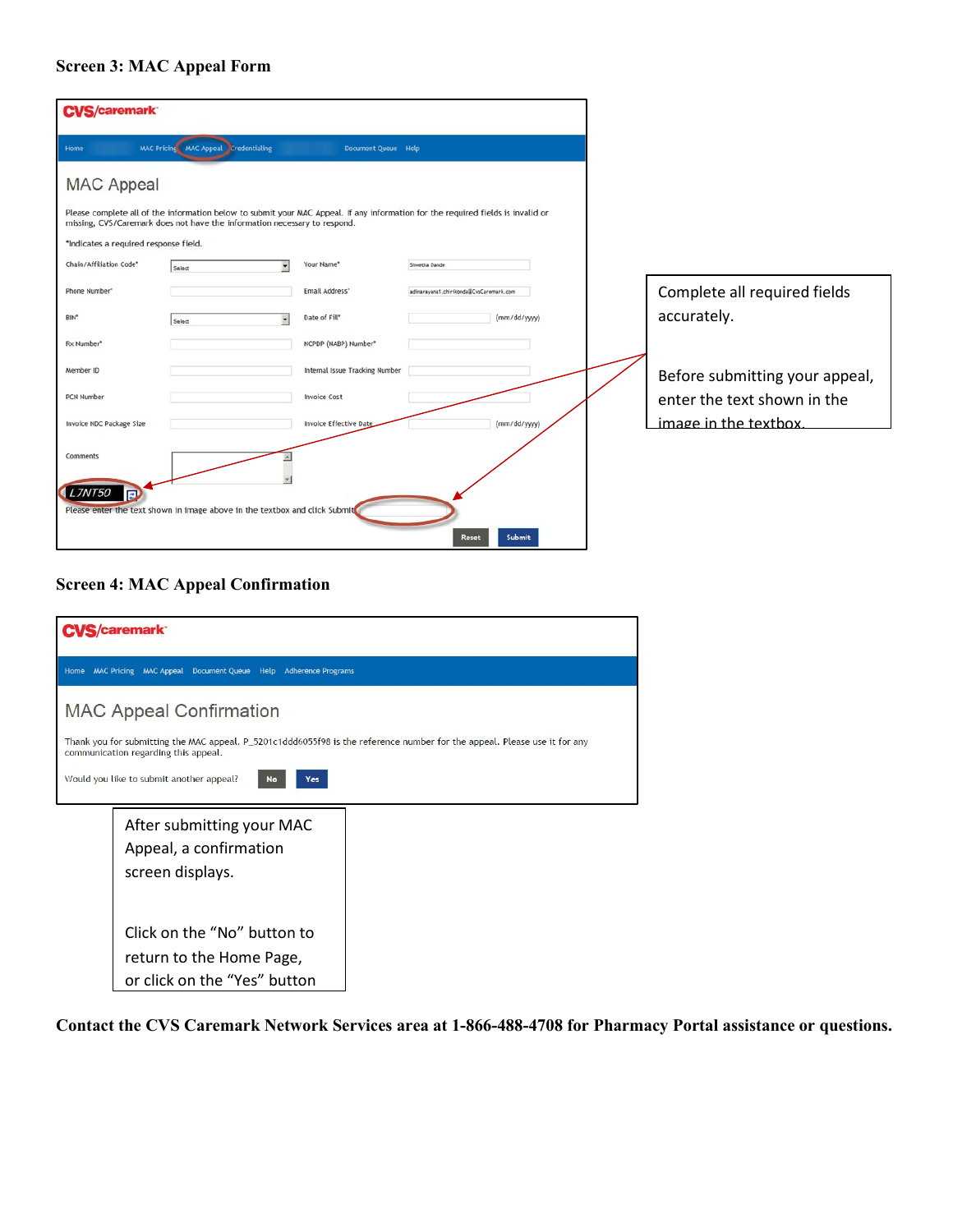## **Epiphany Rx, LLC**

MS License # 140206

Contact Person: Holly Stanbrough Dedicated Phone #: 844-820-3260 E-mail: [pharmacynetwork@epiphanyrx.com](mailto:pharmacynetwork@epiphanyrx.com) Website: [www.epiphpanyrx.com](http://www.epiphpanyrx.com/)

## **Express Scripts Administrators, LLC dba Express Scripts**

MS License # 140117

| Name:       | Evan O'Shea                                |
|-------------|--------------------------------------------|
| Email:      | $MACDepartment@express\text{-}scripts.com$ |
| or personal | eo'shea@express-scripts.com                |
| Phone:      | 314-684-5606                               |
| Website:    | https://prc.express-scripts.com            |
|             |                                            |

### **FairosRx, LLC**

MS License # 140210

| Contact Person:        | Amy Kelly                |
|------------------------|--------------------------|
| Dedicated phone $\#$ : | 800-970-3242             |
| Email:                 | macapped@script care.com |
| Website:               | www.scriptcare.com       |

### **Fairview Pharmacy Services, LLC (dba ClearScript)**

MS License # 140188

Please find contact information for pharmacies submitting administrative appeals below. Please note we delegate this process to our vendor, SS&C Health.

| Name:    | Lyn Luo                                     |
|----------|---------------------------------------------|
| Phone:   | 816-435-6243                                |
| Email:   | LLuo@DSTHealth.com                          |
| Website: | https://www.argushealth.com/myargus/MyArgus |

### **HealthSmart Rx Solutions, Inc.**

MS License # 140128

| Appeals contact: |                                            |
|------------------|--------------------------------------------|
| Name:            | Evan O'Shea                                |
| Email:           | $MACDepartment@express\text{-}scripts.com$ |
| Phone:           | 314-684-5606                               |
| Website:         | https://prc.express-scripts.com            |
|                  |                                            |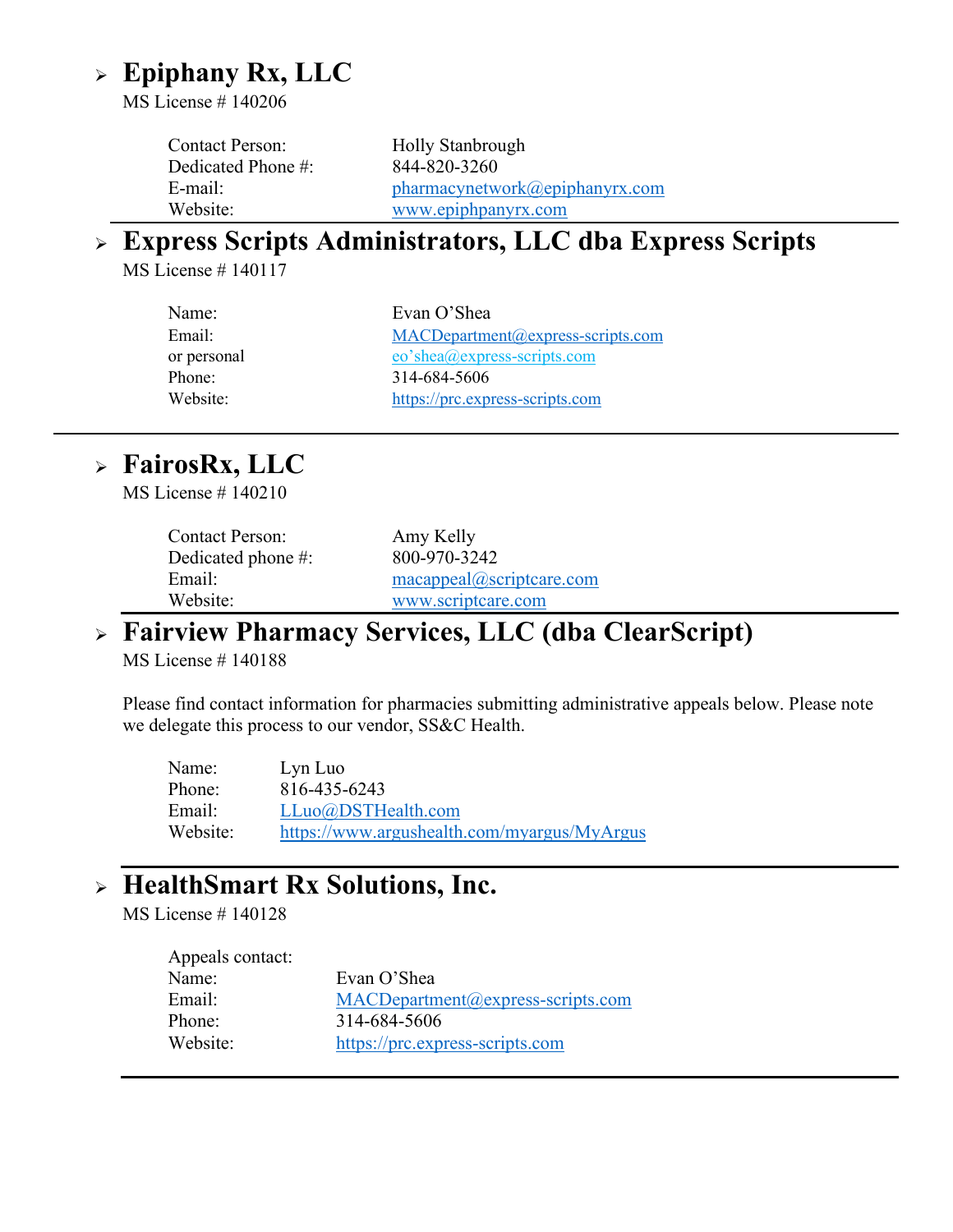## **Hospice Pharmacy Solutions LLC**

MS License # 140146

Kal Patel | Hospice Pharmacy Solutions Manager of Pharmacy Network 2201 N. Central Expressway Suite 250 | Richardson, TX 75080 O: 469-480-7215 C: 214-405-5562 kpatel@hospicepharmacysolutions.com

| <b>Secondary Contact:</b> | Makara Phor                         |
|---------------------------|-------------------------------------|
| Email:                    | mphor@hospicepharmacy solutions.com |

## **Hospitality Rx, LLC**

MS License # 140176

Hospitality Rx, LLC contracts with WellDyne to perform these services. WellDyne's contact person(s), dedicated telephone number, email address, and website for the purpose of submitting administrative appeals from a pharmacy are as follows:

| Contact person: | Brad Kogen, VP, Pharmacy Network Management                                        |
|-----------------|------------------------------------------------------------------------------------|
|                 | Dedicated telephone: (888) 886-5822 (for pharmacies); (888) 479-2000 (for members) |
| Email address:  | pharmacyinfo@welldyne.com                                                          |
| Website         | https://welldyne.com/for-pharmacies                                                |

## **Humana Pharmacy Solutions, Inc.**

MS License # 140143

| <b>Contact Person:</b> | Bryan Duke                        |
|------------------------|-----------------------------------|
| Telephone No.:         | 888-204-8349                      |
| Email Address:         | pharmacy pricing review@human.com |
| Website:               | www.humana.com                    |

### **Exhibit from Contract:**

### EXHIBIT G

### STATE LAW COORDINATING PROVISIONS

Humana and Provider agree that the following provisions are incorporated into the Agreement solely to the extent specifically required to ensure compliance with applicable state laws, rules and/or regulations, and such provisions do not apply in states or for business lines where preempted or otherwise inapplicable. For example and for purposes of clarity, to the extent the Agreement includes Network(s) for MAPD Plans or PDPs, the parties agree that none of the provisions of this Exhibit apply to such Network(s).

In the event of a direct conflict between this Exhibit and the Agreement, the applicable provisions of this Exhibit shall control if required. This Exhibit may be modified from time to time pursuant to the Agreement.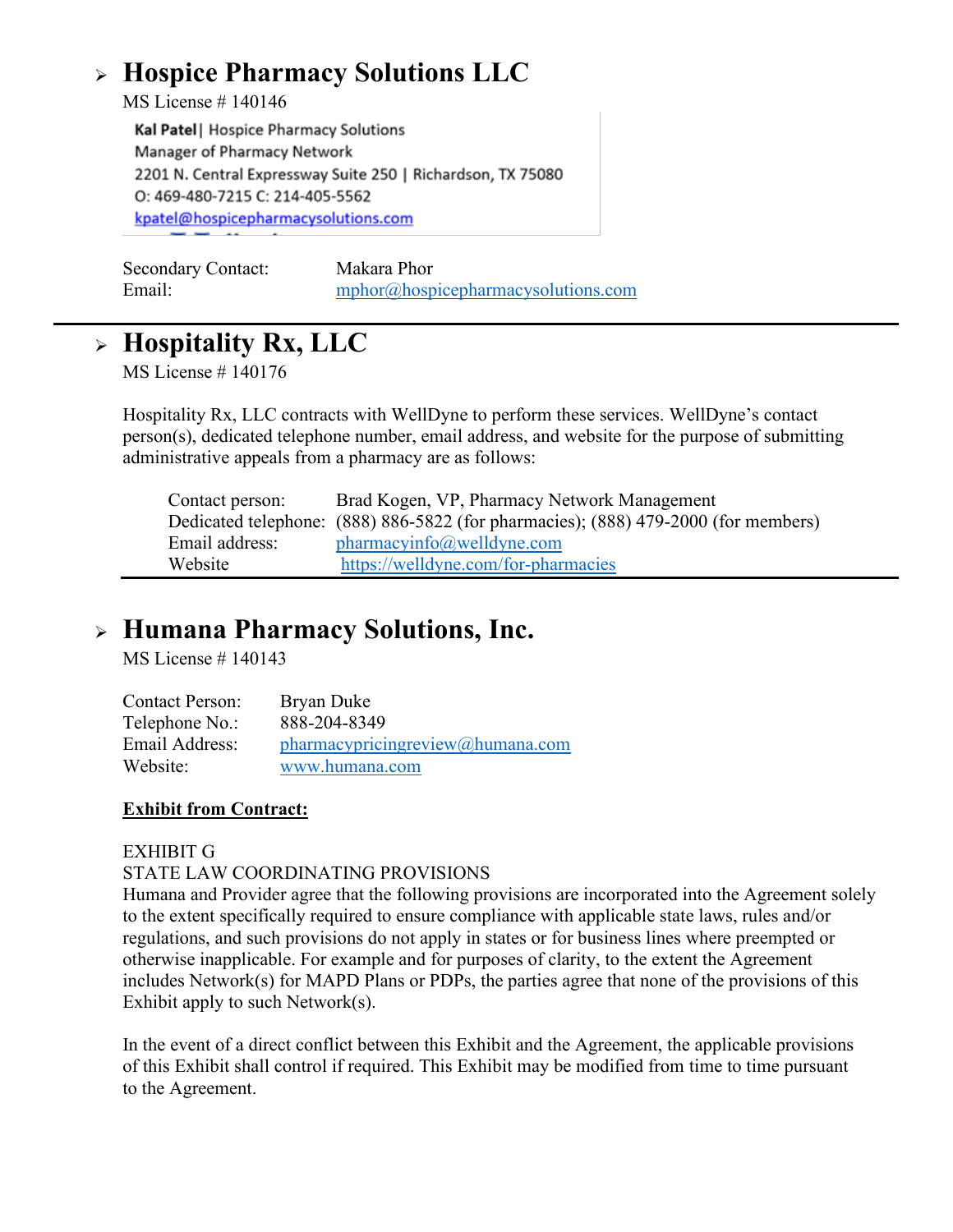### **HUMANA CONTINUED:**

### **MISSISSIPPI REQUIREMENTS**

1. If Humana or Plan fails to pay for Pharmacy Services as set forth in the Agreement, Members shall not be liable to Participating Pharmacy for any sums owed by Humana or Plan. Miss. Code Ann. § 83-41- 325(13).

2. If Participating Pharmacy terminates the Agreement, Participating Pharmacy shall give Humana at least sixty (60) days advance notice of termination. Miss. Code Ann. § 83-41-325(17).

3. For audits of pharmacy records not involving fraud, willful misrepresentation or abuse: a) Humana, Customers, government regulatory agencies, and their authorized representatives shall have the right, for the term of the Agreement and for three (3) years thereafter, upon at least two weeks prior written notice to Participating Pharmacy, to review, audit, examine, and reproduce any of the Participating Pharmacy's books, records, prescription files, and signature logs pertaining to Covered Medications for Members and/or Participating Pharmacy's compliance with the Agreement.

b) The entity conducting the on-site audit shall not interfere with the delivery of pharmacist services to a patient and shall utilize every effort to minimize inconvenience and disruption to pharmacy operations during the audit process.

c) Any audit that involves clinical or professional judgment shall be conducted by or in consultation with a pharmacist.

d) Any clerical or record-keeping error, such as a typographical error, scrivener's error, or computer error, regarding a required document or record shall not necessarily constitute fraud; however, those claims may be subject to recoupment.

e) Participating Pharmacy may use the records of a hospital, physician, or other authorized practitioner of the healing arts for drugs or medicinal supplies written or transmitted by any means of communication for purposes of validating the pharmacy record with respect to orders or refills of a legend or narcotic drug.

Pharmacy Provider Agreement Exhibit G (MS) 2/21

f) A finding of an overpayment or an underpayment may be a projection based on the number of patients served having a similar diagnosis or on the number of similar orders or refills for similar drugs, except that recoupment shall be based on the actual overpayment or underpayment. g) A finding of an overpayment shall not include the dispensing fee amount unless a Covered Medication was not dispensed.

h) Each Participating Pharmacy shall be audited under the same standards and parameters as other similarly situated pharmacies audited by Humana, Customers, and government regulatory agencies. i) The period covered by an audit shall not exceed two (2) years from the date a claim was submitted to or adjudicated by Humana or Plan.

j) An audit shall not be initiated or scheduled during the first five (5) calendar days of any month unless otherwise consented to by the Participating Pharmacy.

k) A written report of the audit shall be provided to Participating Pharmacy in accordance with the following requirements:

i. The preliminary audit report shall be delivered to Participating Pharmacy within 120 days after conclusion of the audit, with a reasonable extension to be granted upon request.

ii. Participating Pharmacy shall be allowed at least thirty (30) days following receipt of the preliminary audit report in which to produce documentation to address any discrepancy found during the audit, with a reasonable extension to be granted upon request.

iii. A final audit report, signed by the auditor, shall be delivered to Participating Pharmacy within 180 days after receipt of the preliminary audit report or final appeal, whichever is later.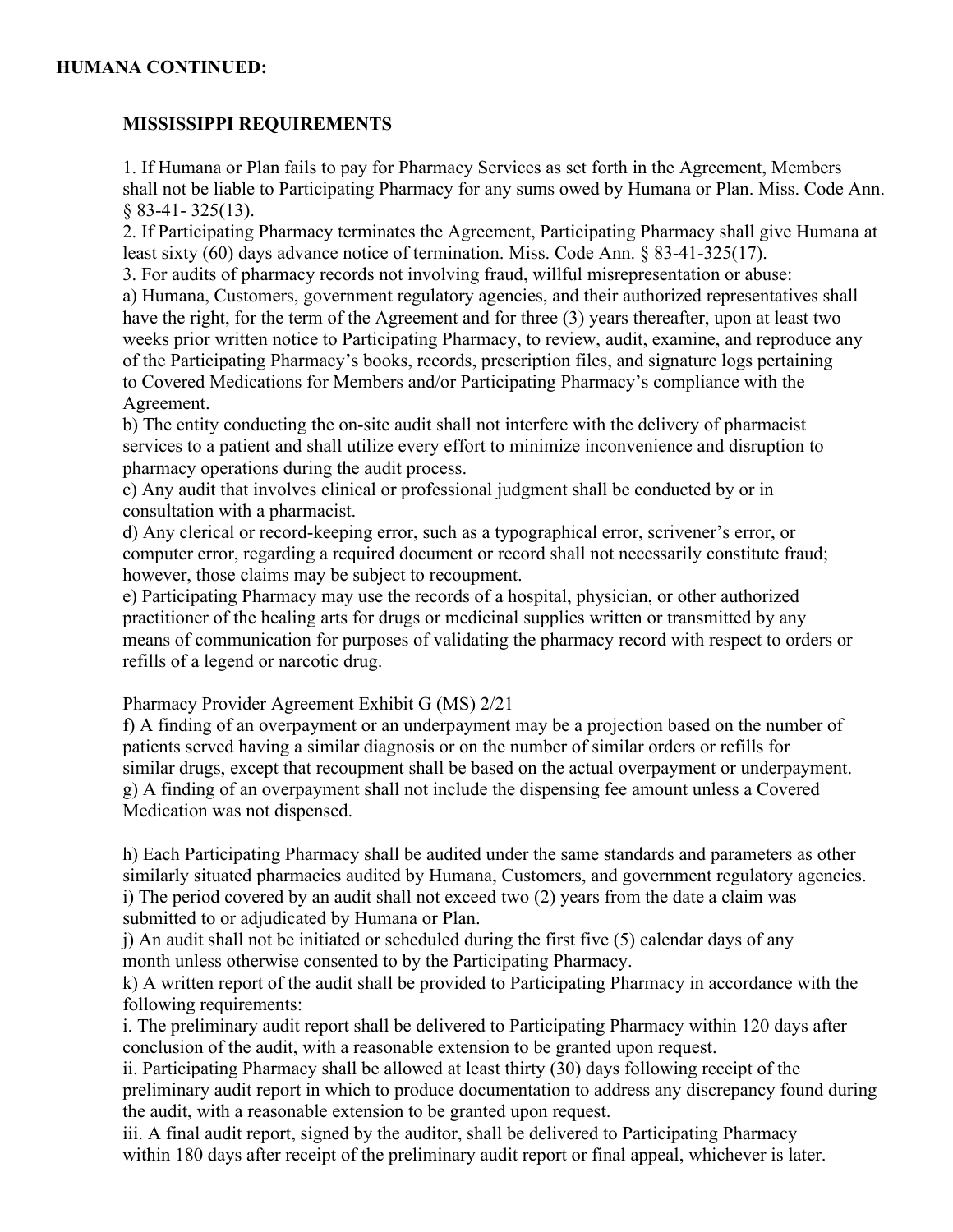### **HUMANA CONTINUED:**

iv. Recoupment of any disputed funds, or repayment of funds to Humana or Plan by Participating Pharmacy if permitted pursuant to this Agreement, shall occur after final internal disposition of the audit, including the appeals process. If the identified discrepancy exceeds \$25,000.00, future payments in excess of that amount to Participating Pharmacy may be withheld pending finalization of the audit.

v. Interest shall not accrue during the audit period.

vi. Each entity conducting an audit shall provide a copy of the final audit report, after completion of any review process, to the Plan. Miss Code Ann. §§ 73-21-183; 189.

4. Participating Pharmacy, its agents, trustees, or assignees shall not maintain any action at law against a Member to collect sums owed by Plan or Humana. Miss. Code Ann. § 83-41-325(15).

5. Provider is entitled to the following Maximum Allowable Cost ("MAC") information and appeal process for claims insured by an insurer, as defined in Mississippi Code § 73-21-1561: A. "Maximum allowable cost list" means a listing of drugs or other methodology used by a pharmacy benefit manager, directly or indirectly, setting the maximum allowable payment to a pharmacy or

1 Mississippi Code § 73-21-156 Pharmacy Provider Agreement Exhibit G (MS) 2/21

pharmacist for a generic drug, brand-name drug, biologic product or other prescription drug. "Maximum Allowable Cost List" shall include any term that a pharmacy benefit manager or a health care insurer may use to establish reimbursement rates to a pharmacist or pharmacy for pharmacist services.

B. Provider may obtain from Humana a current list of the sources used to determine MAC pricing. Humana shall update the pricing information at least every three (3) days and provide a means by which Provider may promptly review pricing updates in a format that is readily available and accessible.

i. The most recent MAC list can be accessed via Humana's Web Portal. Provider may contact pharmacycontracting@humana.com for additional information regarding a secured login for Humana's Web Portal.

C. Provider may appeal, investigate, or dispute MAC reimbursement within thirty (30) business days following the initial claim date by submitting its request to appeal, investigate, or dispute in writing to Humana by fax [855-381-1332] or e-mail [pharmacypricingreview@humana.com]. Provider may

contact Humana at 888-204-8349 to speak to a representative regarding its request. Provider must include all of the following information in its request:

- 1. Pharmacy Name,
- 2. Pharmacy Address,
- 3. Pharmacy NPI,
- 4. Drug name,
- 5. Drug strength,
- 6. Drug NDC,
- 7. Date of initial fill,
- 8. Quantity of fill,

9. Relevant documentation that supports the MAC is below the cost available to the pharmacy, and 10. Any other supporting documentation as needed.

D. Responses to MAC appeals will be made to Pharmacy within thirty (30) business days of Humana's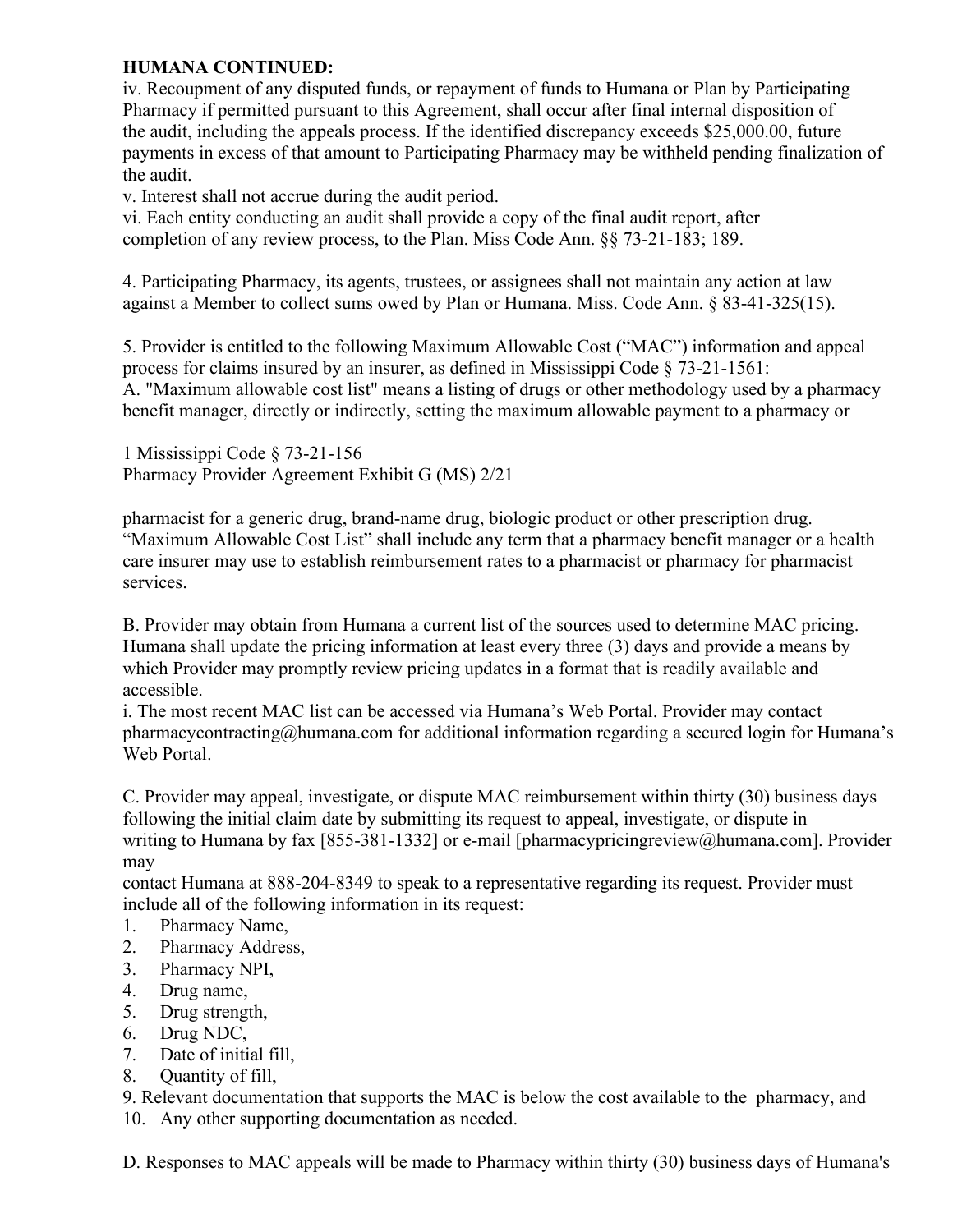### **HUMANA CONTINUED:**

receipt of the appeal.

E. In the event the MAC appeal is upheld, Humana will

i. Make the change in the maximum allowable cost list payment to at least the pharmacy acquisition cost;

ii. Permit the challenging pharmacy to reverse and rebill the claim in question;

iii. Provide the National Drug Code that the increase or change is based on to the pharmacy ; and

iv. Make the change effective for each similarly situated pharmacy as defined by the payor subject to the maximum allowable cost list.

F. In the event the MAC appeal is denied, Humana will provide the challenging pharmacy the National Drug Code (NDC) and the name of the national or regional pharmaceutical wholesalers operating in Mississippi that have the drug currently in stock at a price below the maximum allowable cost as listed on the maximum allowable cost list; or

• If the National Drug Code provided by Humana is not available below the pharmacy acquisition cost

from the pharmaceutical wholesaler from whom the pharmacy purchases the majority of prescription drugs for resale, then Humana shall adjust the maximum allowable cost as listed on the maximum allowable cost list above the challenging pharmacy's acquisition cost and permit the pharmacy to reverse and rebill each claim

Pharmacy Provider Agreement Exhibit G (MS) 2/21

affected by the inability to procure the drug at a cost that is equal to or less than the previously challenged maximum allowable cost

6. In the case of insolvency of Plan or Humana, Participating Pharmacy shall continue to provide Pharmacy Services to Members for the duration of the contract period for which premiums have been paid and shall continue to provide Pharmacy Services to Members who are confined on the date of insolvency in an inpatient facility until their discharge or expiration of benefits. Miss. Code Ann. § 83-41-325(16).

### **IngenioRx, Inc.**

MS License # 140202

### **Pharmacy grievances are handled by outside vendor:**

CVS Caremark Attn: Network Management, MC 080 9501 East Shea Boulevard Scottsdale, AZ 85260

Caremark Pharmacy Portal: [www.rxservices.cvscaremark.com](http://www.rxservices.cvscaremark.com/) Caremark/IngenioRx Pharmacy Help Desk: IngenioRx BIN 020099 – (833) 296-5037 MAC Appeal follow up: [MACAppeals@CVSHealth.com](mailto:MACAppeals@CVSHealth.com)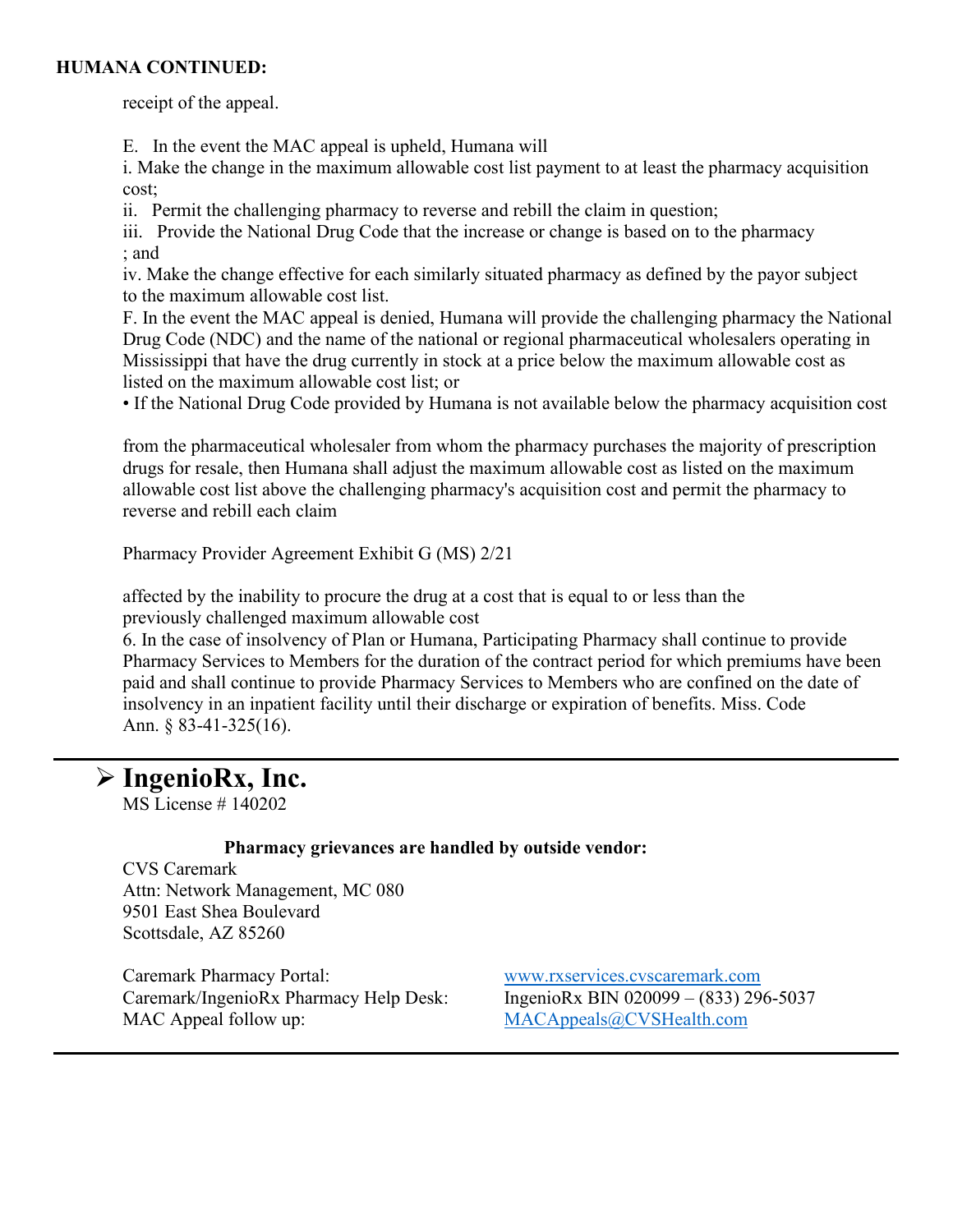## **Independent Health's Pharmacy Benefit Dimensions, LLC**

MS License # 140200

| Contact: | Joseph Kancar (joseph.kancar@pbdrx.com) |
|----------|-----------------------------------------|
| Email:   | $MAC$ . Appeals@independenthealth.com   |
| Phone:   | 716-635-7808                            |
| Website: | www.pbdrx.com                           |

### **Kroger Prescription Plans, Inc.**

MS License # 140124

KPP contracts with MedImpact Healthcare Systems, Inc. for management of its MAC Appeals process.

| Contact person:             | Diana Valdez                                          |
|-----------------------------|-------------------------------------------------------|
| Dedicated telephone number: | 858-790-6374                                          |
| Email address:              | MAC@medimpact.com                                     |
| Website:                    | https://pharmacy.medimpact.com/Resources/AllResources |

## **Magellan Rx Management, LLC (dba Magellan Rx)**

MS License # 140186

| Stephanie McDonald                         |
|--------------------------------------------|
| 410-953-4729                               |
| 410-953-5207                               |
| mrxmacappeals@magellanhealth.com           |
| Smmcdonald $2@$ magellanhealth.com         |
| https://magellanrx.com/provider/macappeals |
|                                            |

### **Maxor Plus, Ltd.**

MS License # 140134

- Contact person(s) Michael Halling, Manager of MAC and Process Development
- Dedicated telephone number 1-800-687-0707
- Email address [macappeals@maxor.com](mailto:macappeals@maxor.com)
- Website for the purpose of submitting administrative appeals from a pharmacy <https://www.maxor.com/maxorplus/providers/>

### **FROM PROVIDER MANUAL:**

Maximum Allowable Cost (MAC)

MaxorPlus uses a MAC pricing program to reimburse Pharmacy for some multisource products. The program provides reasonable reimbursement for all pharmacies while encouraging pharmacies to dispense lower cost, generic drugs. MaxorPlus uses acquisition cost data from multiple national sources to calculate its MAC prices. The list is reviewed regularly to ensure up-to-date pricing is maintained.

Should Pharmacy feel that MaxorPlus' MAC pricing is inappropriate for one or more products, appeals can be sent to  $\frac{maxop}{\alpha \rightarrow maxor}$  for review. The Pharmacy will be notified of the outcome of the review and any price adjustment will be made as required by Law.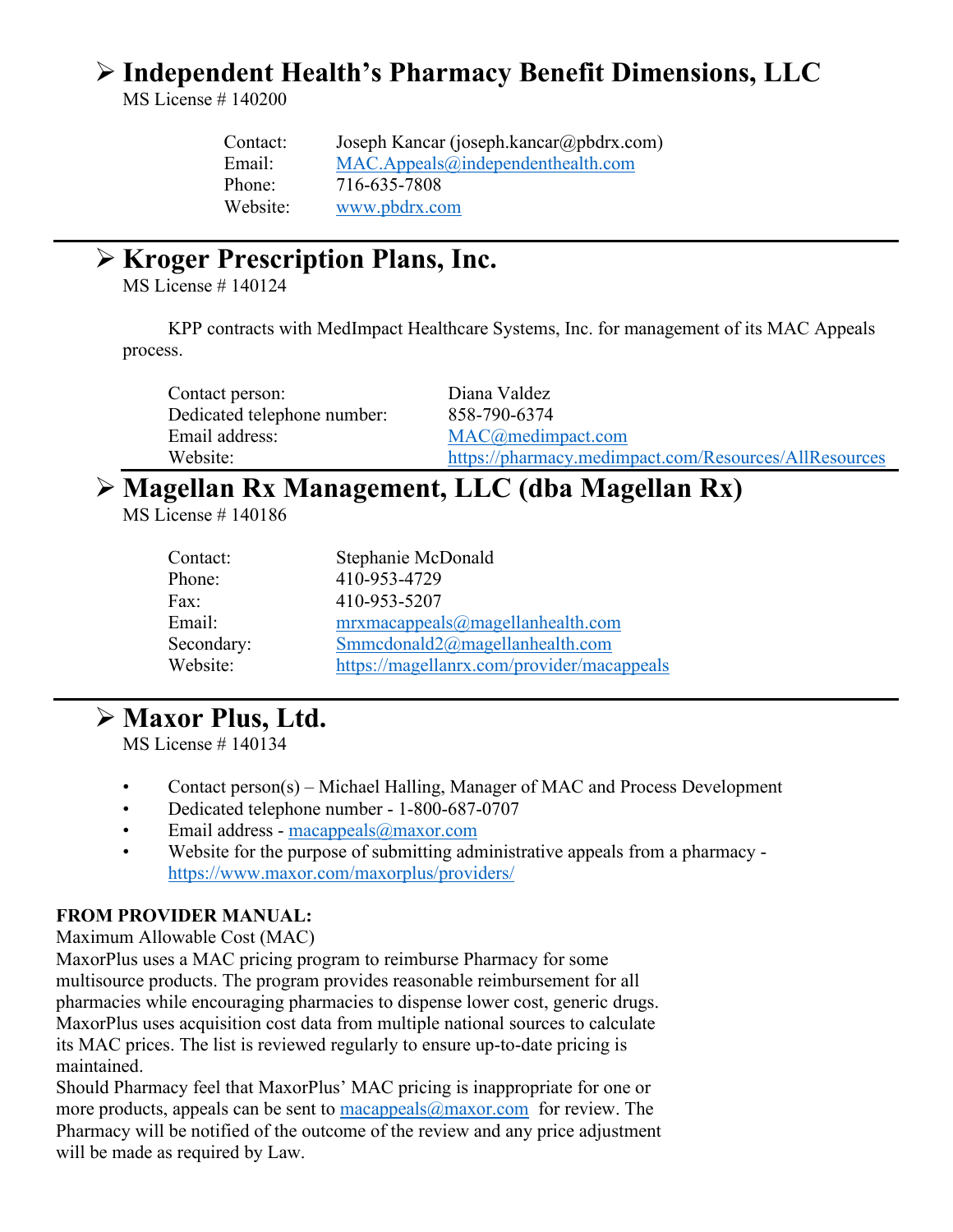### **MedImpact Healthcare Systems, Inc.**

MS License # 140126

Contact person: Diana Valdez Dedicated telephone number: 858-790-6374 Email address: [MAC@medimpact.com](mailto:MAC@medimpact.com)

Website: <https://pharmacy.medimpact.com/Resources/AllResources>

## **MeridianRx, LLC**

MS License # 140175

The information for MeridianRx's MAC Appeal contact can be found in the attached MS MAC Appeal Policy and Procedure manual. For your convenience, I am including it here as well:

| Contact: | Taylor Murtha                  |
|----------|--------------------------------|
| Email:   | EmTaylor.Murtha@meridianrx.com |
| Phone:   | $(313)$ 324-3700 x24085        |
| Website: | www.meridianrx.com             |

See **Right Rx FL, LLC dba US-Rx Care (below)** for additional details such as:

- MeridianRx, LLC's 2021 MS MAC Appeal Policy and Procedure Manual; and
- MeridianRx, LLC's Pharmacy Pricing Inquiry Guide, which provides instructions on how to submit and review MAC Appeals.

### **Mitchell International, Inc. dba ScriptAdvisor**

MS License # 140204

| Contact Person:    |  |
|--------------------|--|
| Dedicated phone #: |  |
| Email:             |  |
| Website:           |  |

Amy Kelly Dedicated phone #: 800-970-3242 [macappeal@scriptcare.com](mailto:macappeal@scriptcare.com) [www.scriptcare.com](http://www.scriptcare.com/)

## **Navitus Health Solutions, LLC**

MS License # 140195

| Contact: | Amanda Sarsha               |
|----------|-----------------------------|
| Phone:   | 608-298-5778                |
| Email:   | pricingresearch@Navitus.com |
| Website: | www.Pharmacies.navitus.com  |

Pharmacies need a login to access the Pricing Research Request form on the online Pharmacy Portal, as well as information on Navitus' MAC program in general. Pharmacies receive a login for the portal when they contract with Navitus. Pharmacies can contact Navitus for help setting up an account on the portal. Attached is a copy of our Pricing Research Request form. This is the form Navitus requires with any appeal, in addition to the pharmacy's invoice for the product in question.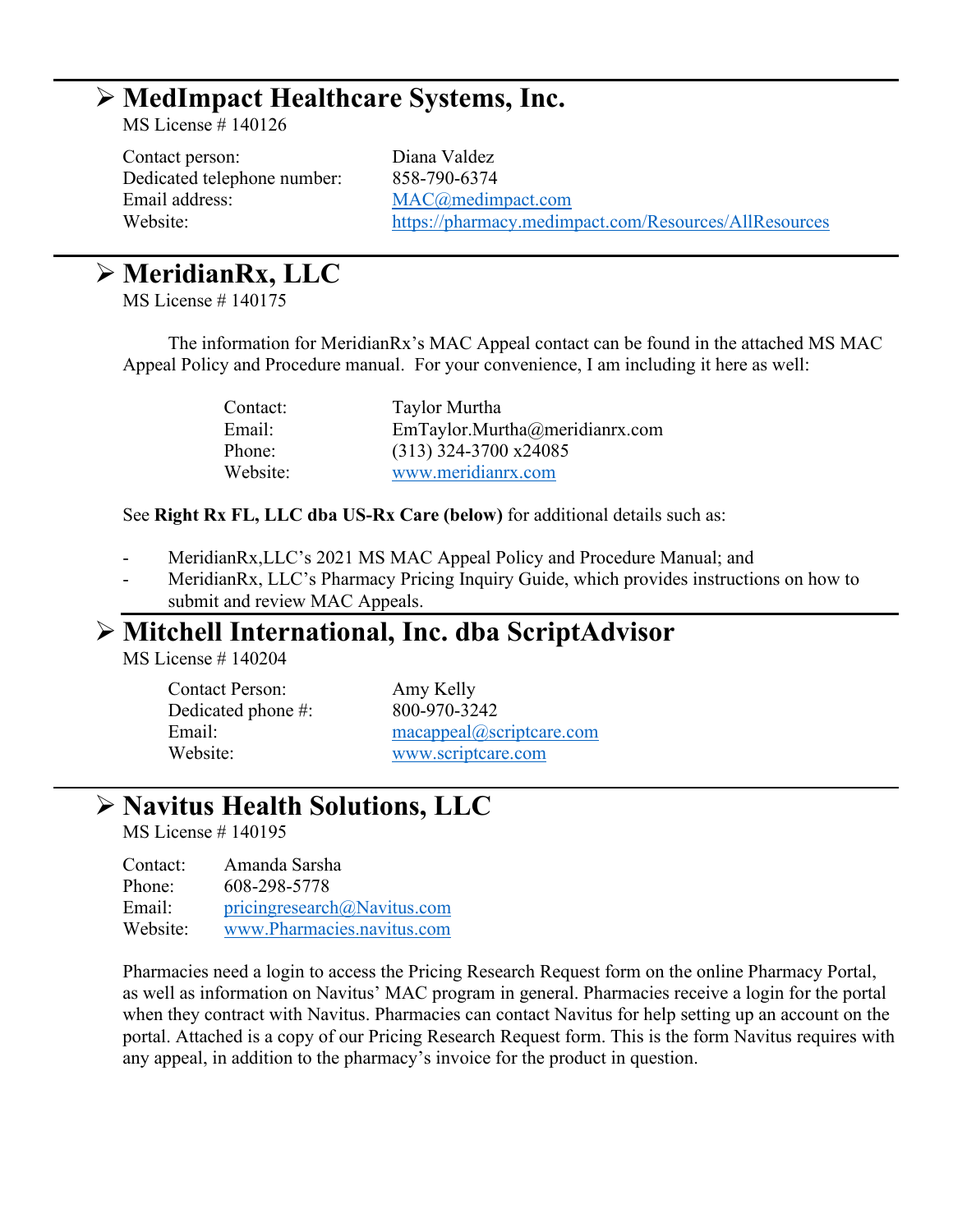### **Navitus continued:**

### **Navitus Pricing Research Request Form**

#### Navitus Pricing Research Request Form

Send completed form and other required elements to: [PricingResearch@Navitus.com o](mailto:PricingResearch@Navitus.com)r fax to: (608) 298-5878. Responses will be emailed back to the email address provided.

Expected response time: 15 days after date received or in accordance with state rule

| Pharmacy Name: |             |                                                      | Date Requested: |
|----------------|-------------|------------------------------------------------------|-----------------|
| $NCPDP$ #:     |             | Pharmacy State: Email Address (to send response to): |                 |
| Contact Name:  | Phone $#$ : |                                                      | Fax $#$ :       |

Claim Information: Complete the section below or attach copy of claim transaction.

| $Rx$ #:               | Fill Date:   | Amt Submitted: Disp. Fee: |              | Total Paid: |
|-----------------------|--------------|---------------------------|--------------|-------------|
| Drug Name & Strength: |              |                           | $NDC$ #:     |             |
| Qty Dispensed:        | Days' Supply |                           | U & C Price: |             |

| Other         |  |
|---------------|--|
| Requirements: |  |

Comments:

### **Other** Requirements:

The information contained in this message is intended solely for the individual named above and may contain confidential and/or privileged information. Therefore, this message must be secured and protected in accordance with state and federal laws regarding the treatment of confidential information, medical privacy or other requirements (legal or business practice). If you, the reader of this message, are not the individual named above or an authorized representative of the individual named above, you are hereby notified that any review, dissemination, use, copying or retention of this message or any part of the information herein is strictly prohibited.

If you have received this message in error, please notify the sender immediately by phone and destroy this message.

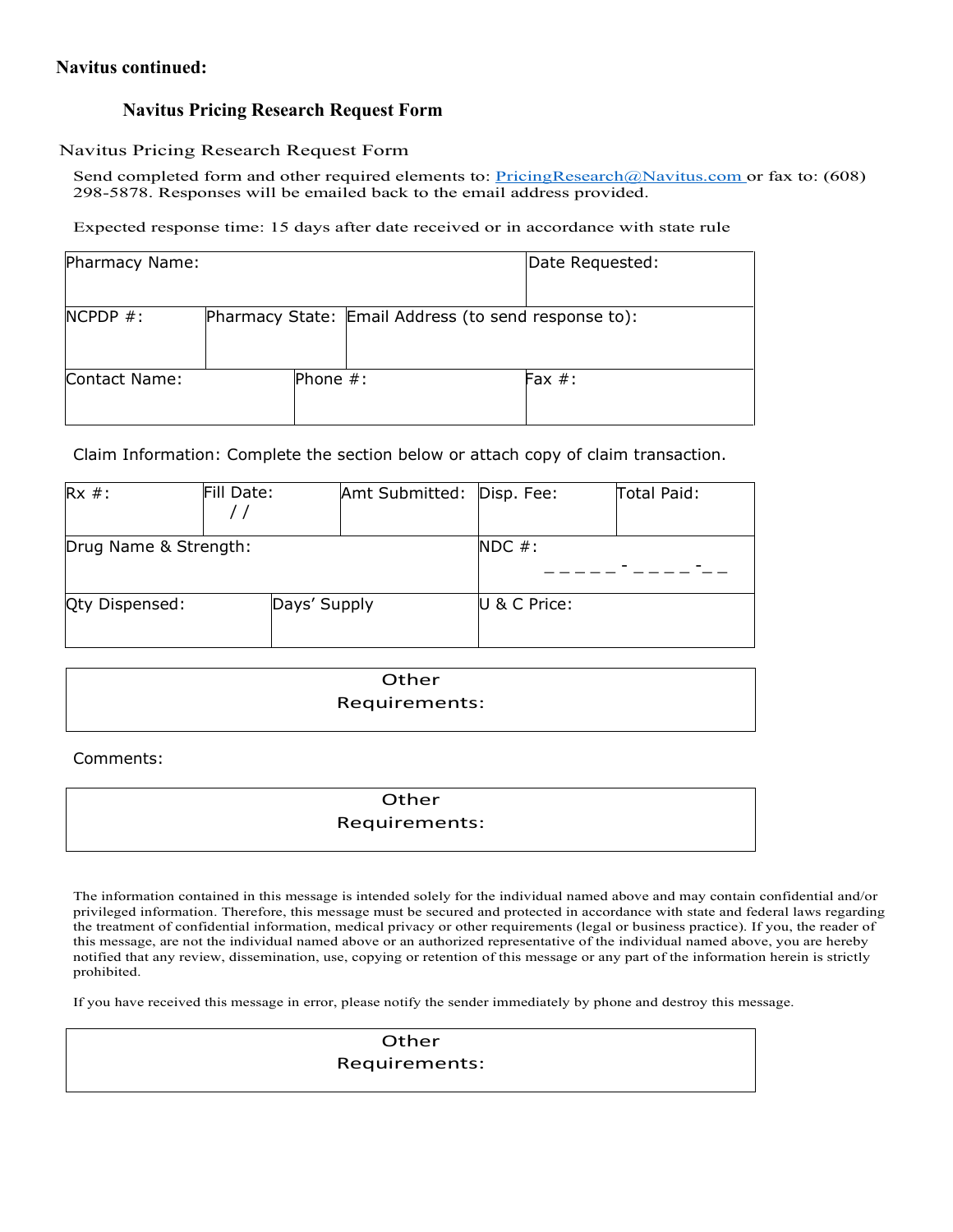

| Contact: | Jill H. Evans  |
|----------|----------------|
| Phone:   | 336-605-3202   |
| Email:   | jill@nbfsa.com |

### **OP Pharmacy LLC dba OnePoint Patient Care, LLC**

MS License # 140223

Please see the required information below:

- 866-337-6426
	- o Follow the prompts to the appropriate team member (option 1, option 1, option 2)
- [Provider-Services@oppc.com](mailto:Provider-Services@oppc.com)
	- o This is managed by a team of people and would be the best contact for any questions
- <http://onepointpatientcare.com/index.php/providers>

I have also provided our MAC Price Appeal/Inquiry Form available to all pharmacies.

## **\*SEE NEXT PAGE FOR FORM\***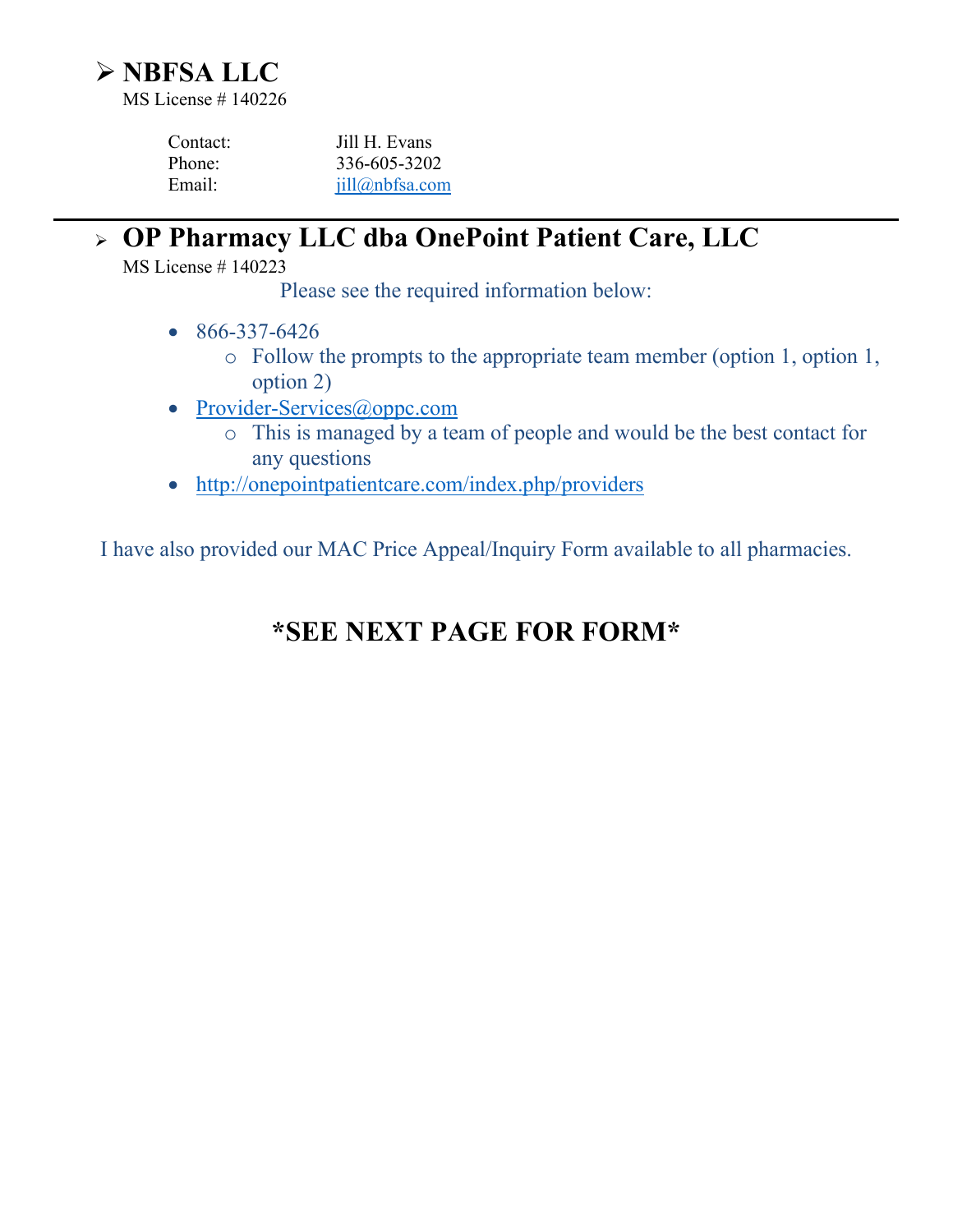

## **MAC Price Appeal/Inquiry Form**

This form is intended to notify OnePoint Patient Care of an issue with Generic Product availability affecting marketplace pricing and/or the Pharmacy's ability to acquire Medication at a cost below what is being reimbursed. Supporting documentation, such as a copy of recent drug purchase invoice including the product in question, must be submitted for your inquiry to be reviewed.

All fields are required.

#### **Pharmacy Information**

| Contact Phone #: __________________________ |         |
|---------------------------------------------|---------|
|                                             |         |
| <b>Drug Information</b>                     |         |
| Rx Number: _________________________        |         |
| NDC: ________________________               |         |
|                                             | Date of |
| Service:                                    |         |

### **Purchase invoice for the product in question must be submitted with this form.**



OnePoint Patient Care – MAC Price Appeal/Inquiry Form A-2

The information contained in this document is proprietary and confidential to OnePoint | 2021 | www.oppc.com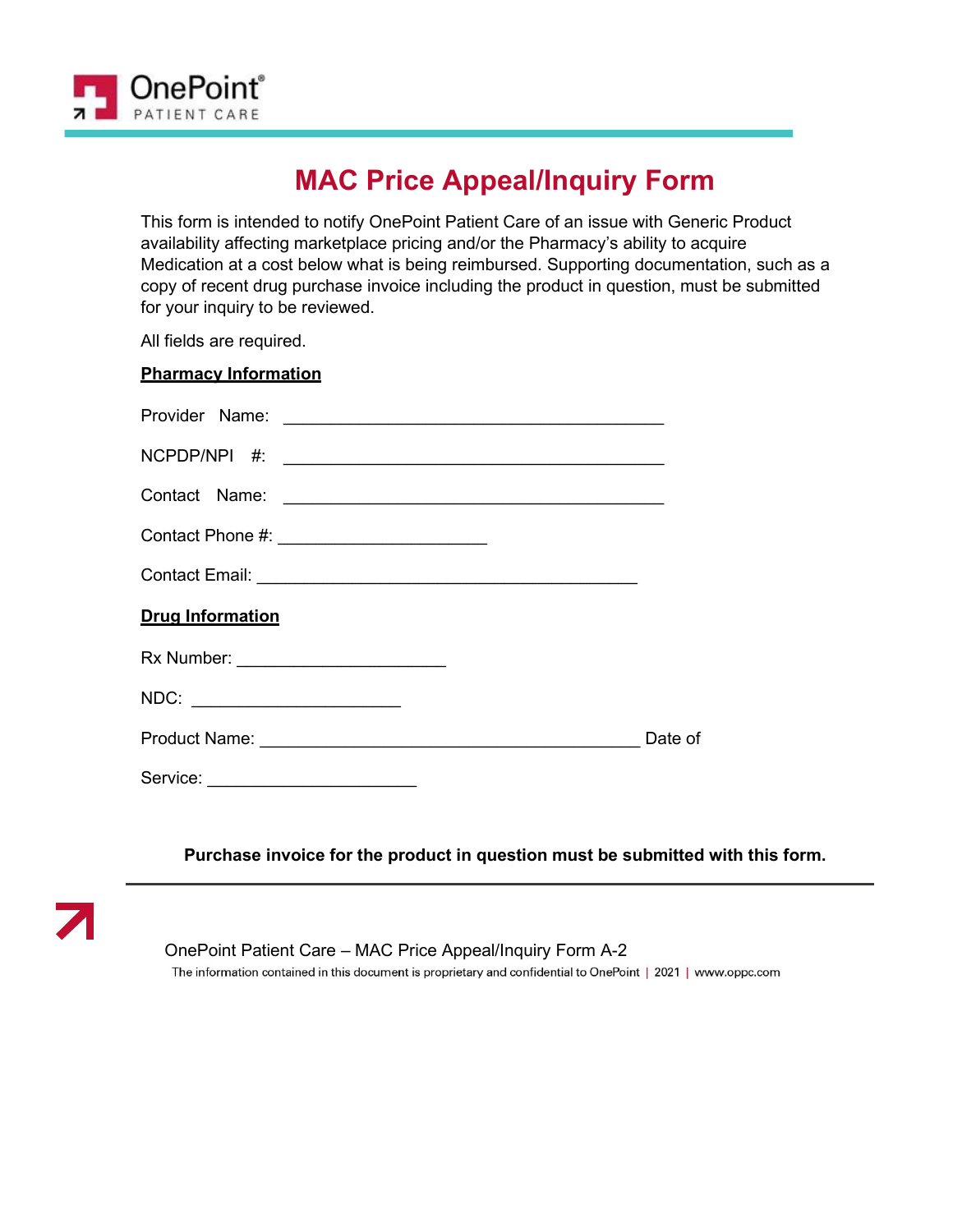## **OptumRx, Inc. / SEE UNITED HEALTH BELOW:**

### **PerformRx, LLC**

### MS License # 140194 **WAITING ON RESPONSE FROM KIM / VM**

Contact Persons: Kim Taylor and Scot Miller Email address: [PerformRxPharmacyPricingDept@performrx.com](mailto:PerformRxPharmacyPricingDept@performrx.com) Pharmacy Reimbursement Appeals: Phone: 1-800-555-5690 Fax: 1-800-684-5504

### **Pharmacy Data Management, Inc.**

MS License # 140225

Pharmacy Help Desk: 800-767-4226 Fax: 330-757-7102 Email: [pharmacy@pdmi.com](mailto:pharmacy@pdmi.com) Website: <https://www.pdmi.com/pdmi/resources/network-pharmacy-support>

### **Prime Therapeutics, LLC**

MS License # 140105

| Contact:             |
|----------------------|
| Direct Contact Phone |
| Fax                  |
| Email                |
| Website              |

Amanuel Osbu / Pricing Analyst / Pharmacy Operation 888-277-5510 Fax 877-823-6373 [pharmacyops@primetherapeutics.com](mailto:pharmacyops@primetherapeutics.com) <https://macpricing.primetherapeutics.com/>

## **ProAct, Inc.**

MS License # 140221

Contact person: Coleen Consolo Telephone: 1-800 – 613-3591 ext. 9 Email address: [mac@optum.com](mailto:mac@optum.com) Web address: <https://professionals.optumrx.com/>

## **ProCare Pharmacy Benefit Manager, Inc.**

MS License # 140177

Contact Person: Jen Josey

Claims-related Issues or Questions: 800-699-3542

[jljosey@procarerx.com](mailto:jljosey@procarerx.com) Generic Pricing Appeals (MAC): [reimbursement@procarerx.com](mailto:reimbursement@procarerx.com) ProCare Pharmacy Portal <https://web.mc-rx.com/member-pharmacies>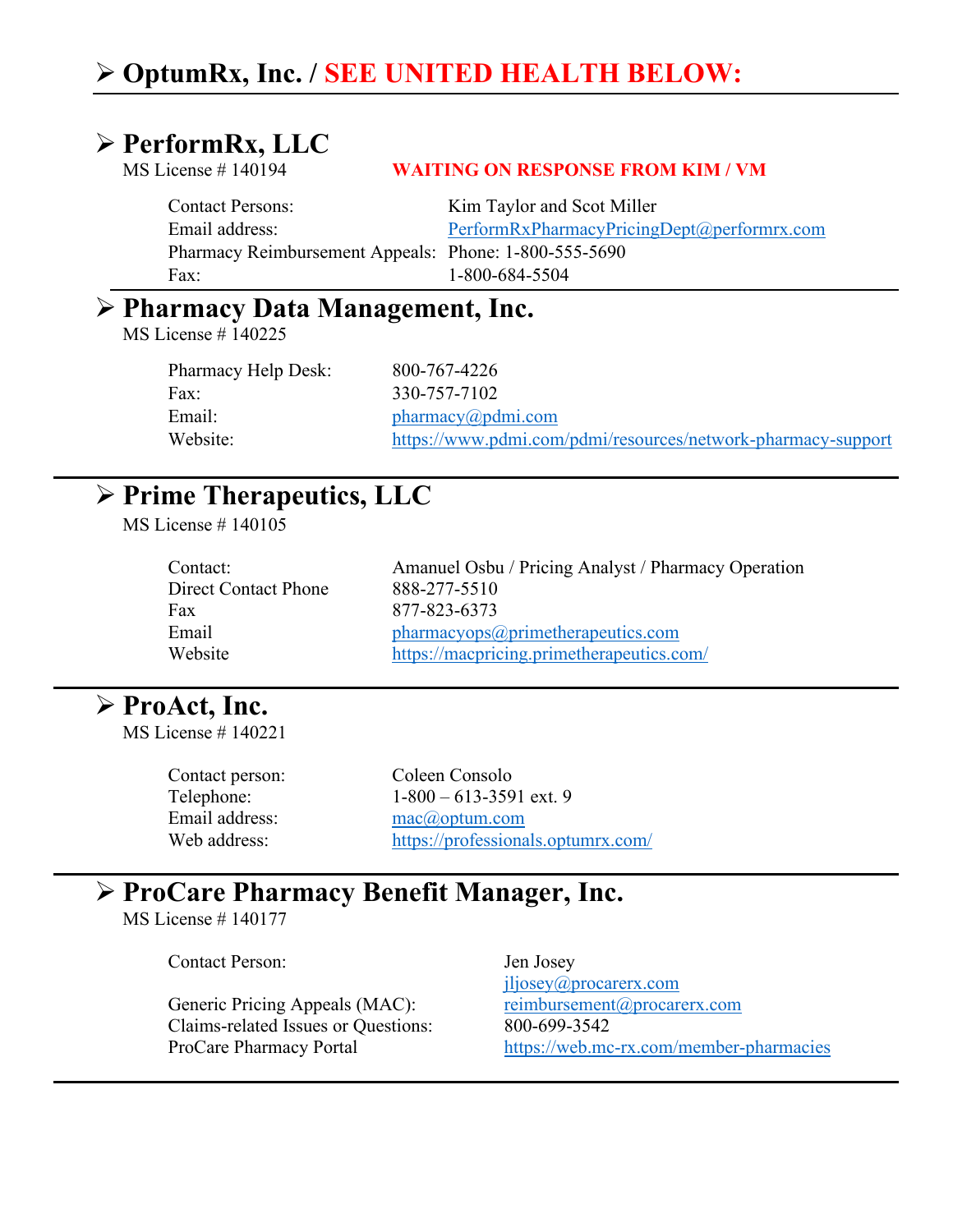## **Progyny, Inc.**

MS License # 140205

| Contact: | Zakiya Boyd                 |
|----------|-----------------------------|
| Phone:   | 646-933-4493                |
| Email:   | $legal(\omega)$ progyny.com |
| Website: | https://progyny.com/        |

## **Right Rx FL, LLC dba US-Rx Care**

MS License # 140203

MAC Appeals are subcontracted to MeridianRx.

| Contact person: | Taylor Murtha                |
|-----------------|------------------------------|
| Phone numbers:  | 313-324-3700 x24085          |
| Email:          | Taylor.Murtha@meridianrx.com |
| Website:        | www.meridianrx.com           |

### **MeridianRx MS MAC Appeal Policy & Procedure:**

### **POLICY AND PROCEDURE MANUAL**

Policy Title: MS MAC Dispute Appeal Process Policy Number: 73-21-156 Primary Department: MeridianRx Finance NCQA Standard: N/A URAC Standard: N/A Affiliated Department(s): Legal Committee

Definitions:

Appeal A written request to MeridianRx through its MAC Inquiry Tool to review a MAC price for a particular claim MAC Maximum Allowable Cost NDC National Drug Code

Policy: MeridianRx has a process to respond to appeals of its MAC pricing in accordance with applicable law.

Procedure:

### National Drug Sources

Meridian references a number of sources when determining the maximum allowable cost (MAC) prices including information submitted from network pharmacies, national pricing standards, acquisition cost data, state fee for service Medicaid MAC pricing, and other state Medicaid reimbursement rates in a comparable region.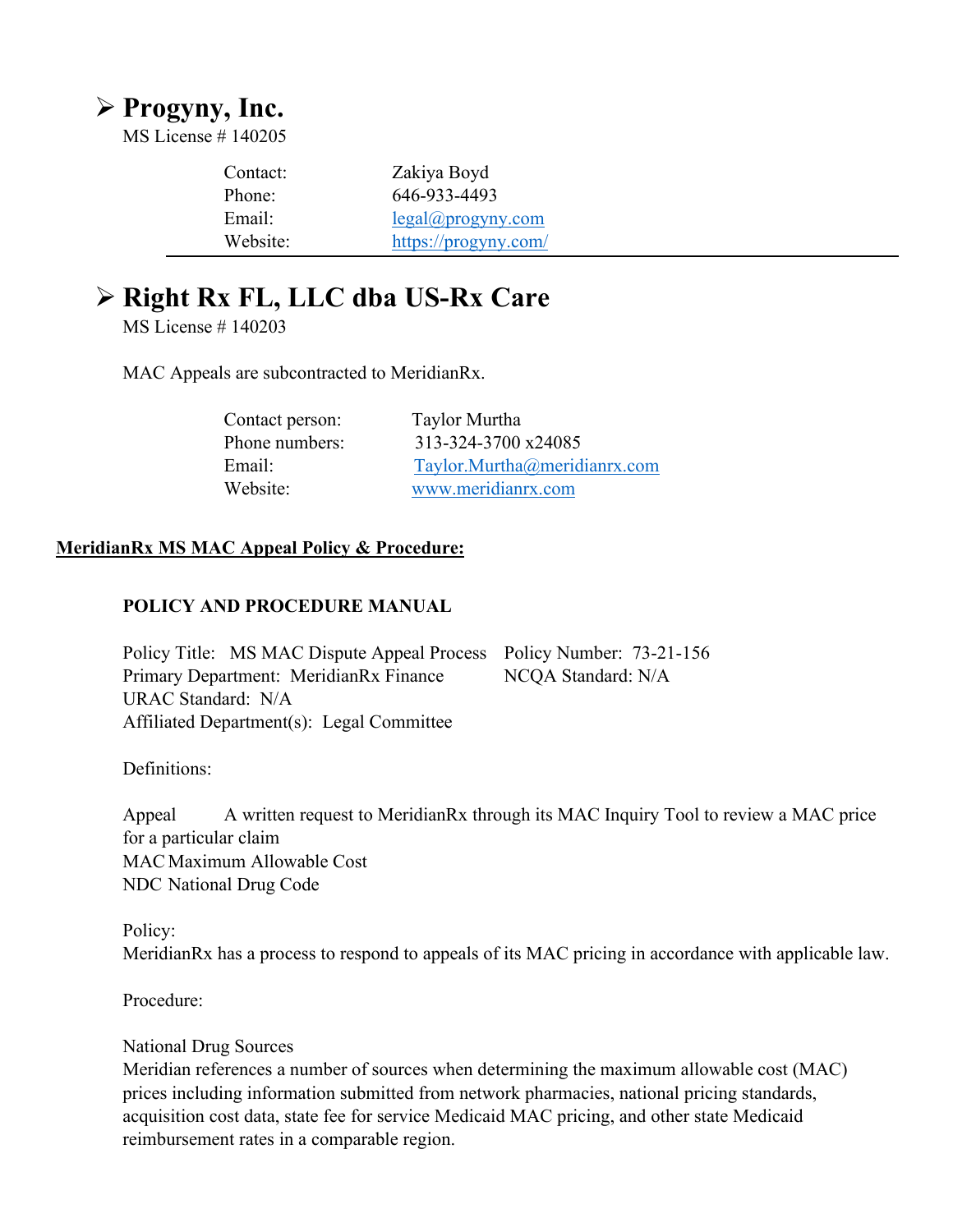MAC Pricing Dispute Appeal Process

A contracted pharmacy or the pharmacy's designee, or a pharmacy services administration organization (PSAO), or group purchasing organization may appeal if:

- 1. Drug is below pharmacy acquisition cost, or
- 2. Not meeting the requirements of this section (MAC eligibility)

MAC appeals must be submitted through MeridianRx's online Pharmacy Pricing Inquiry Tool. If a pharmacy inquires orally regarding the pricing of a pharmaceutical, MeridianRx staff will direct the pharmacy to the Pharmacy Pricing Inquiry Tool, located at www.meridianrx.com. For multiple NDCs or NCPDP IDs, the pharmacy shall use the downloadable form that is provided and may submit it as an attachment. Upon submission of each dispute, an acknowledgment letter will be generated containing a confirmation number. Pharmacies can enter the confirmation number in a link on MeridianRx's website.

A pharmacy's right to submit an appeal is limited to sixty (30) days and MeridianRx shall accept an appeal on or before sixty (30) days after the initial claim. MeridianRx shall investigate and resolve the appeal no later than ten (10) calendar days from receipt.

For an appeal received by a PSAO or a group purchasing organization, MeridianRx may request documentation that the PSAO or group purchasing organization is acting on behalf of a contracted pharmacy before responding to the appeal.

Notification of Appeal

MeridianRx shall provide the appealing pharmacy or pharmacy's designee that the appeal has been received. MeridianRx shall provide the name(s), email address, and telephone number for MeridianRx's contact person for questions regarding the MAC appeal process. Contact Info

Taylor Murtha Taylor.Murtha@meridianrx.com 313-324-3700 x24085 www.meridianrx.com

Upon resolution, MeridianRx shall provide a written response to the appealing pharmacy or pharmacy's designee that shall include:

1. Date of the decision

2. The name, phone number, mailing address, email address, and the title of the person making the decision; and

3. A statement setting for the specific reason for the decision, including:

If the appeal is Denied:

If an appeal is denied, MeridianRx shall provide the following:

- 1. Reason for the denial
- 2. Identify the national drug code of a drug product (NDC); and

3. Identify the source where (NDC) may be purchased from a licensed wholesaler by contracted pharmacies at a price at or below the MAC.

4. If the National Drug Code provided by the pharmacy benefit manager is not available below the pharmacy acquisition cost from the pharmaceutical wholesaler from whom the pharmacy or pharmacist purchases the majority of prescription drugs for resale, then the pharmacy benefit manager shall adjust the maximum allowable cost as listed on the maximum allowable cost list above the challenging pharmacy's pharmacy acquisition cost and permit the pharmacy to reverse and rebill each claim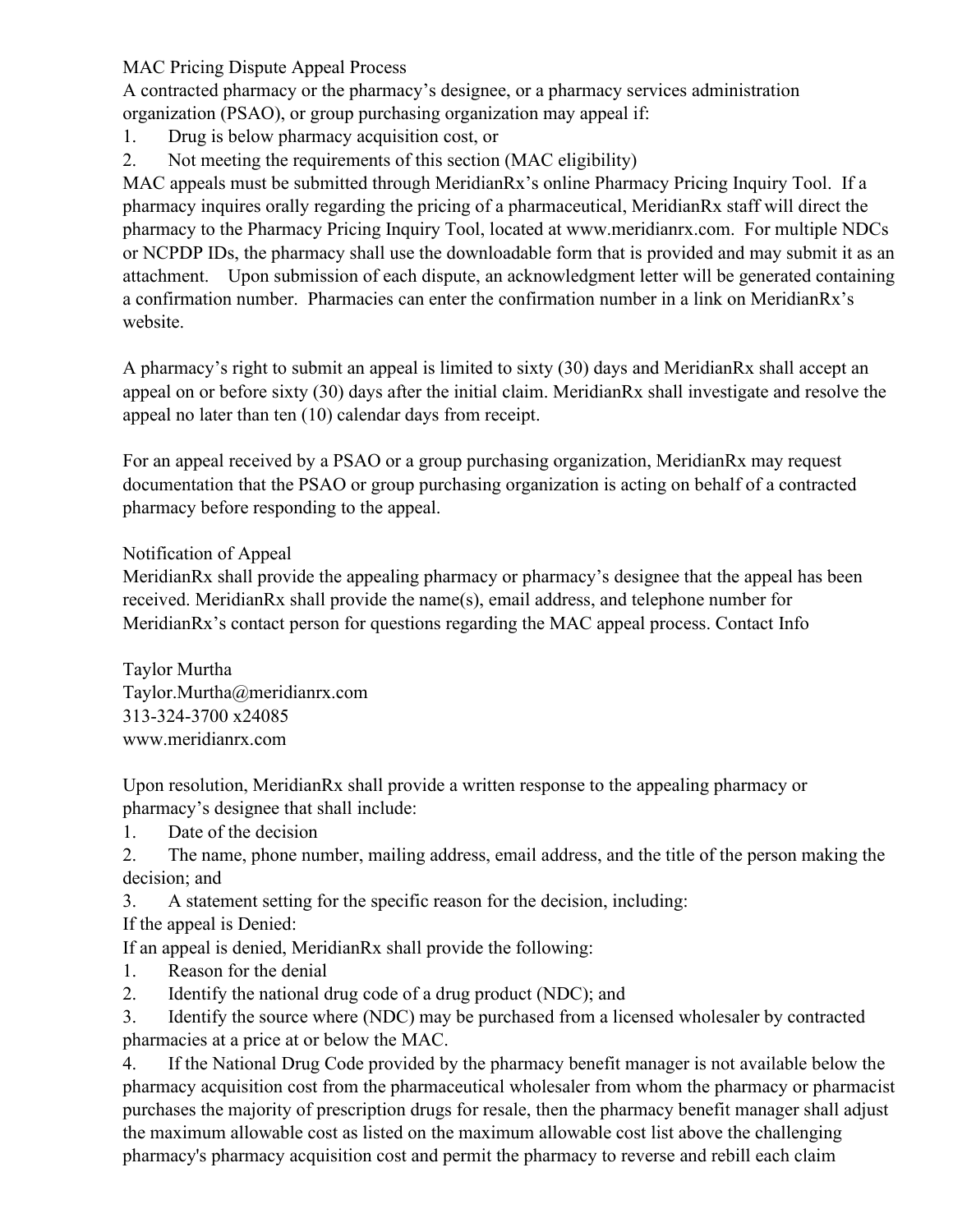affected by the inability to procure the drug at a cost that is equal to or less than the previously challenged maximum allowable cost.

If the appeal is Granted

If an appeal is granted, MeridianRx shall apply the following:

1. Make the change in the maximum allowable cost list payment to at least the pharmacy acquisition cost;

2. Make the change in the MAC to the initial date of service the appealed drug was dispensed.

3. Notify the appealing pharmacy of the amount of the adjustment to be paid retroactive to the initial date of service (the date the appealed drug was dispensed), and include in such notice the drug name, NDC, prescription number of the appealed drug, and appeal number assigned by the PBM;

4. Retroactively adjust the MAC price for the appealing pharmacy and for all in-network pharmacies that filled a prescription for patients covered under the same health benefit plan to the initial date of service the appealed drug was dispensed.

### **MeridianRx Online Form:**

**Pharmacy Pricing Inquiry**

**MeridianRx offers participating pharmacies a way to check if drugs are priced correctly. They may use the online Pharmacy Pricing Inquiry form to request a pricing review. To use the Pharmacy Pricing Inquiry:**

**1. Go to www.meridianrx.com**

**2. Click on "Pharmacists"** 

**3. Select "Submit a Maximum Allowable Cost (MAC) appeal" from the menu selection on the left side**

**4. At minimum, fill in the required fields.**

**a) Identified with a red asterisk**

**b) "Your Cost" field must also be completed**

**5. Select "Submit Pricing Appeal"**

**a) For multiple NDCs or NCPDP IDs, please use the downloadable form that is provided and submit as an attached form.** 

**6. Upon submission of each inquiry an acknowledgement letter will be generated containing a confirmation number. Please advise to print or save document for record purposes.**

**7. A response to any pricing inquiry will be available within 10 business days.**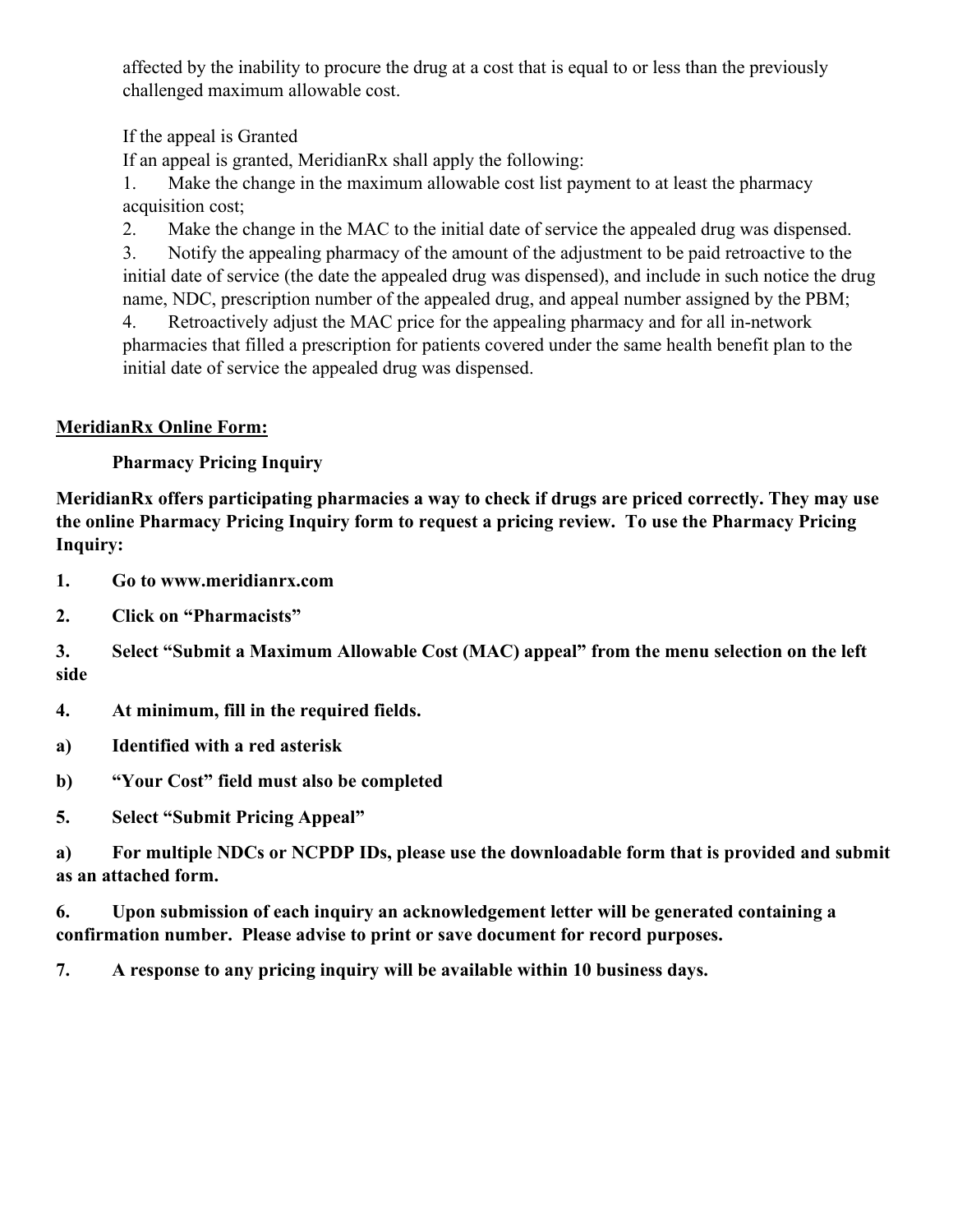# **MeridianRx continued: THE FORM BELOW MUST BE COMPLETED ONLINE:**

|                             | Maximum Allowable Cost (MAC) Appeal                                |
|-----------------------------|--------------------------------------------------------------------|
|                             | For multiple pricing appeals, download the Pricing Appeal Template |
|                             |                                                                    |
|                             |                                                                    |
| <b>Pharmacy Information</b> |                                                                    |
| NCPDP *                     | Date of Claim (MM/DD/YYYY) *                                       |
|                             |                                                                    |
| $Rx#$ *                     | Claim #                                                            |
| <b>Pharmacy Name</b>        |                                                                    |
|                             |                                                                    |
|                             |                                                                    |
| Drug Information            |                                                                    |
| NDC*                        | Labeler                                                            |
|                             |                                                                    |
| Label Name                  | Pharmacy Cost (\$) *                                               |
|                             |                                                                    |
| <b>Contact Information</b>  |                                                                    |
| Contact Name*               | Email Address *                                                    |
|                             |                                                                    |
| Phone Number *              | <b>Fax Number</b>                                                  |
|                             |                                                                    |
| <b>Additional Comments</b>  |                                                                    |
|                             |                                                                    |
|                             |                                                                    |
|                             |                                                                    |
|                             |                                                                    |
| *Indicates required field   |                                                                    |
|                             |                                                                    |
|                             | <b>Submit Pricing Appeal</b><br>Reset                              |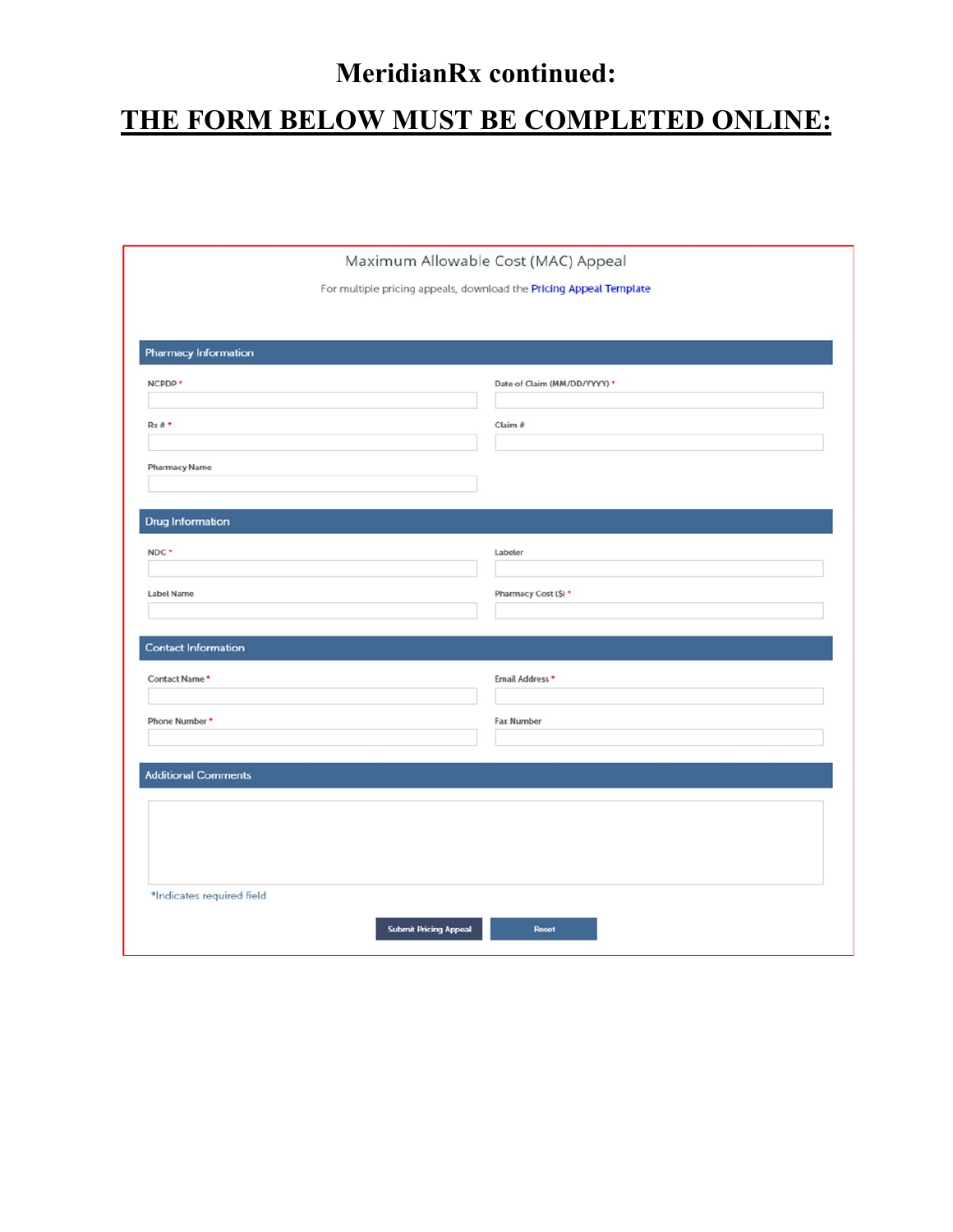## **RxAdvance Corporation**

MS License # 140197

Contact person(s): Consumer Services Team Dedicated Telephone Number: 877-281-1745 Email Address: [macappeals@rxadvance.com](mailto:macappeals@rxadvance.com)

Website: [https://pharmacyproviders.rxadvance.com](https://pharmacyproviders.rxadvance.com/)

## **Rx Preferred Benefits, LLC**

MS License # 140189

Rachel Cox Direct Contact Phone 615-823-7763

Email [support@rxpreferred.com](mailto:support@rxpreferred.com) Website [www.rxpreferred.com](http://www.rxpreferred.com/)

## **RxSense, LLC**

MS License # 140227

| Contact person:      | Stacia Hipsher                                                     |
|----------------------|--------------------------------------------------------------------|
| Dedicated telephone: | $1 - 800 - 974 - 3135$                                             |
| Email address:       | $pharmacynet(a)$ rxsense.com                                       |
| Website:             | https://app.smartsheet.com/b/form/09e53b5ad4384f10a8cfb24c1527425a |

## **Scrip World, LLC**

MS License # 140110

Re: Questions regarding submitted MAC appeals can be directed to: CVS Caremark

|  | 1. Contact: ATTN: MAC Inquiries Team   |
|--|----------------------------------------|
|  | 2211 Sanders Road Northbrook, IL 60062 |

- 2. Phone #: 1-847-559-3977
- 3. Email: [MACInquiries@CVSCaremark.com](mailto:MACInquiries@CVSCaremark.com)
- 4. MAC appeals for paid claims can be submitted using the MAC Appeals option from the MAC Menu on the Home Page at: [https://rxservices.cvscaremark.com.](https://rxservices.cvscaremark.com/)

### **Script Care, Ltd**

MS License # 140103

Contact Person: Amy Kelly Dedicated phone #: 800-970-3242

Email: [macappeal@scriptcare.com](mailto:macappeal@scriptcare.com) Website: [www.scriptcare.com](http://www.scriptcare.com/)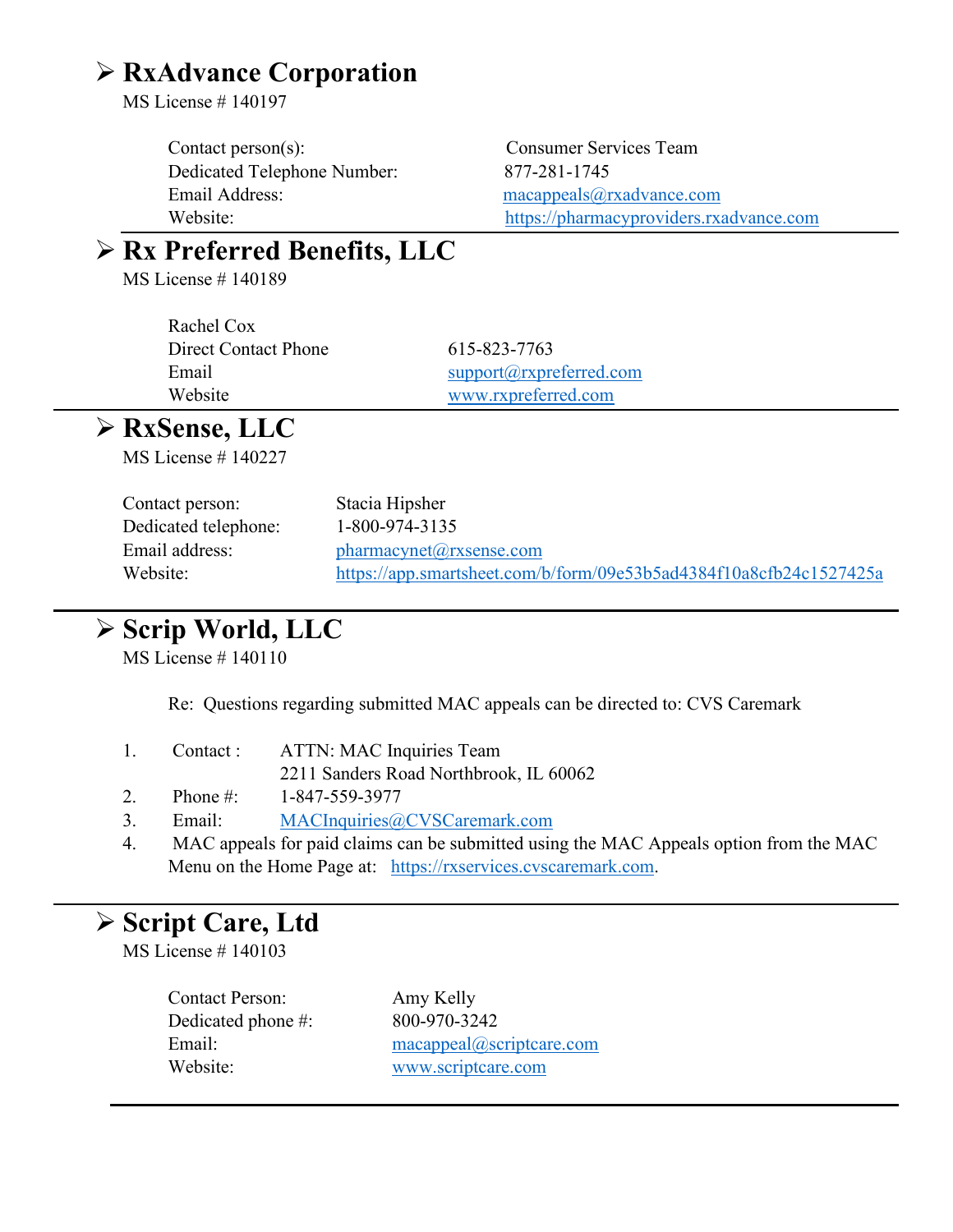## **ScriptClaim Systems, LLC**

MS License # 140222

Our website www.script-claim.com included in the CONTACT US section has a mac appeal information:



MS License # 140179

Contact: Michael Patterson, Director of Pharmacy Network Telephone: 800-710-9341 Email: [support@southernscripts.net](mailto:support@southernscripts.net) Website: <http://southernscripts.net/providers.php>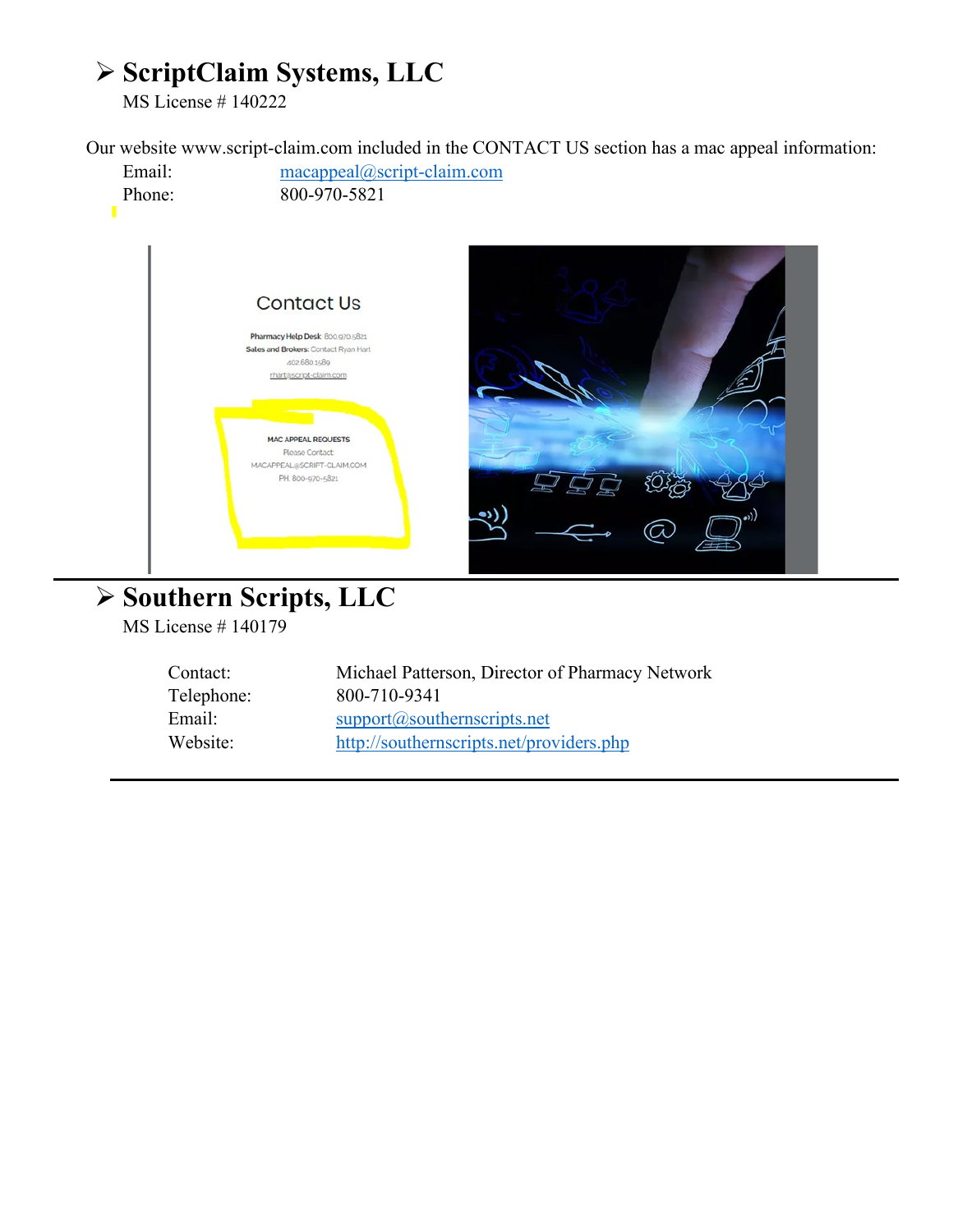## **Tmesys, LLC**

MS License # 140209

| Phone: | 855-264-8815             |
|--------|--------------------------|
| Fax:   | 866-576-1656             |
| Email: | Tmesys.Network@optum.com |

### A. Tmesys

- 1. OptumRx List 3: Prescription Bank Identification Numbers (Rx BINs) Tmesys provides nationwide online claims submission, approval and processing for workers' compensation claims as well as certain automobile (PIP) claims in select state. The BIN number is 004261 (Envoy users, BIN is 002538) the PCN is CAL. For the Payer Sheets, click here.
- 2. Contact Information

Administrator strives to ensure that pharmacies receive prompt and courteous attention when questions arise. For assistance in processing a Claim or questions concerning Administrator pharmacy programs, please contact the Administrator at the telephone number identified on the Member's identification (ID) card or contact the Administrator as indicated below. For additional contact information, please see Contact information provided in Section II of this PM.

Note: With the growth of OptumRx, information may be specific to a legacy BIN/PCN at this time. Please refer to the BIN/PCN information to determine which specific contact information to use.

- A. Pharmacy help desk service contact information
	- Telephone: 1-800-964-2531 ٠
	- Email: HelpDesk3@optum.com ٠
- B. Prior authorization (PA) service contact information
	- Telephone: 1-800-964-2531
	- Email address: HelpDesk3@optum.com ٠
- C. Pharmacy network contracting department contact information
	- Telephone: 1-855-264-8815 ۰
	- Fax: 1-866-576-1656
	- Email address: Tmesys.Network@optum.com  $\bullet$

#### D. MAC appeals contact information

- Telephone: 1-855-264-8815<br>• Fax: 1-866-576-1656
- 
- Email address: macresolution@optum.com
- E. Pharmacy Communications (Faxblast)
	- Telephone: 1-855-264-8815 ٠
	- Fax: 866-576-1656
	- Email address: Tmesys.Network@optum.com ٠

## **Tredium Solutions, LLC**

MS License # 140211

Contact Person: Amy Kelly Dedicated phone #: 800-970-3242 Email: [macappeal@scriptcare.com](mailto:macappeal@scriptcare.com) Website: [www.scriptcare.com](http://www.scriptcare.com/)